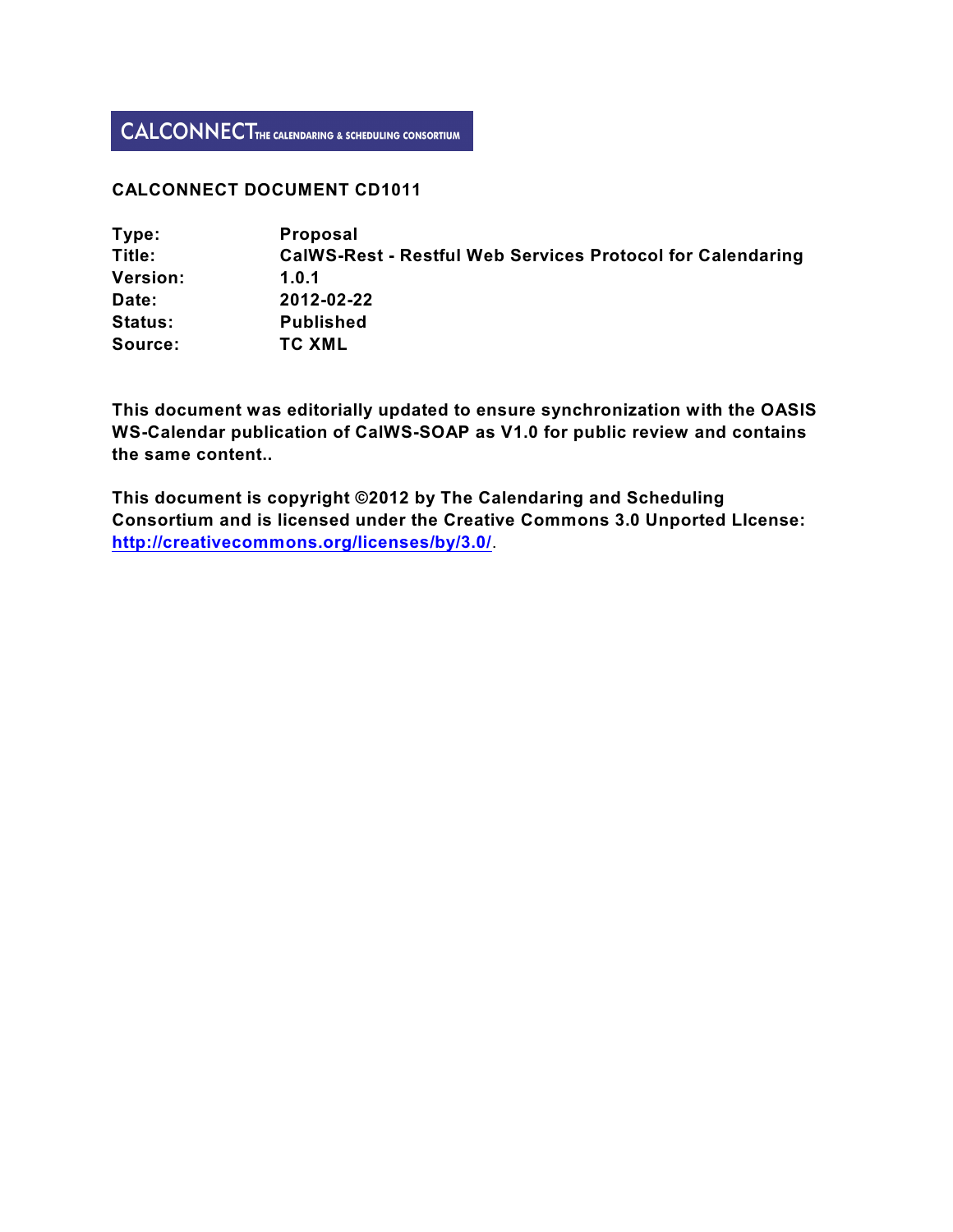# **CalWSRest - Restful Web service protocol for calendaring**

### **Version 1.0.1**

### **Working Draft 05**

### **17 February 2012**

#### **Technical Committee:**

[CalConnect](http://www.oasis-open.org/committees/ws-calendar/) TC-XML

#### **Chair:**

Michael Douglass [\(douglm@rpi.edu\)](mailto:douglm@rpi.edu) [Rensselaer Polytechnic Institute](http://www.rpi.edu/)

#### **Editor:**

Michael Douglass [\(douglm@rpi.edu\)](mailto:douglm@rpi.edu) [Rensselaer Polytechnic](http://www.rpi.edu/) Institute

#### **Related work:**

This specification is related to:

 *WS-Calendar Version 1.0*. Latest version. <http://docs.oasis-open.org/ws-calendar/ws-calendar/v1.0/ws-calendar-1.0-spec.html>

#### **Abstract:**

Summary of the technical purpose of the document.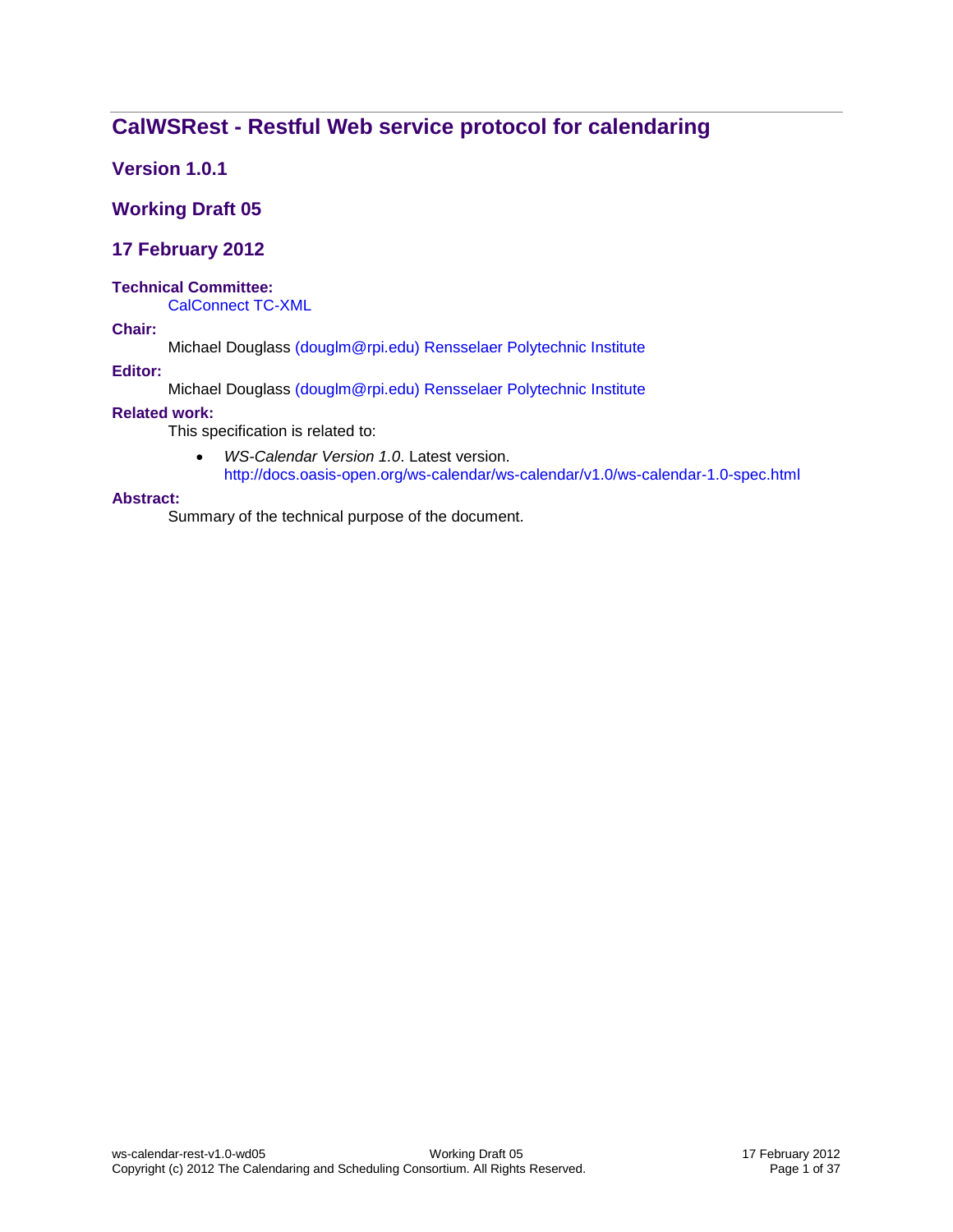# **Table of Contents**

| 1              |  |
|----------------|--|
|                |  |
|                |  |
|                |  |
|                |  |
| $\overline{2}$ |  |
|                |  |
|                |  |
|                |  |
|                |  |
|                |  |
|                |  |
|                |  |
|                |  |
|                |  |
|                |  |
|                |  |
|                |  |
|                |  |
|                |  |
|                |  |
|                |  |
|                |  |
|                |  |
| 3              |  |
|                |  |
|                |  |
|                |  |
|                |  |
|                |  |
|                |  |
|                |  |
|                |  |
|                |  |
|                |  |
|                |  |
|                |  |
|                |  |
|                |  |
|                |  |
|                |  |
|                |  |
|                |  |
|                |  |
|                |  |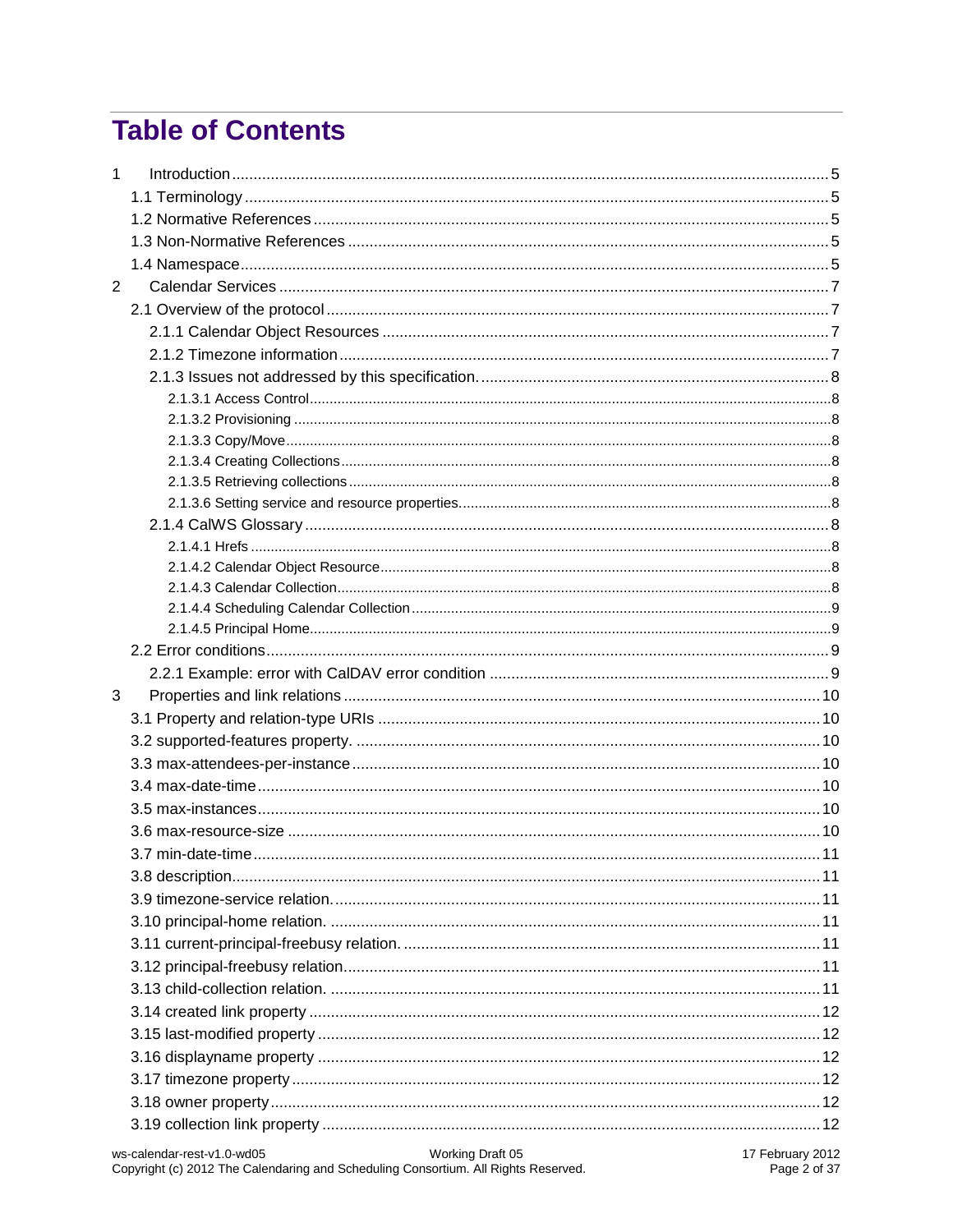| 4              |                 |  |
|----------------|-----------------|--|
|                |                 |  |
|                |                 |  |
|                |                 |  |
| 5              |                 |  |
|                |                 |  |
|                |                 |  |
|                |                 |  |
|                |                 |  |
|                |                 |  |
| 6              |                 |  |
|                |                 |  |
|                |                 |  |
|                |                 |  |
|                |                 |  |
| $\overline{7}$ |                 |  |
|                |                 |  |
| 8              |                 |  |
|                |                 |  |
|                |                 |  |
| 9              |                 |  |
|                |                 |  |
|                |                 |  |
|                |                 |  |
|                | 10 <sup>1</sup> |  |
|                |                 |  |
|                |                 |  |
|                |                 |  |
|                |                 |  |
|                |                 |  |
|                |                 |  |
|                |                 |  |
|                |                 |  |
|                |                 |  |
|                |                 |  |
| 11             |                 |  |
|                | Appendix A.     |  |
|                | Appendix B.     |  |
|                |                 |  |
|                |                 |  |
|                |                 |  |
|                |                 |  |
|                |                 |  |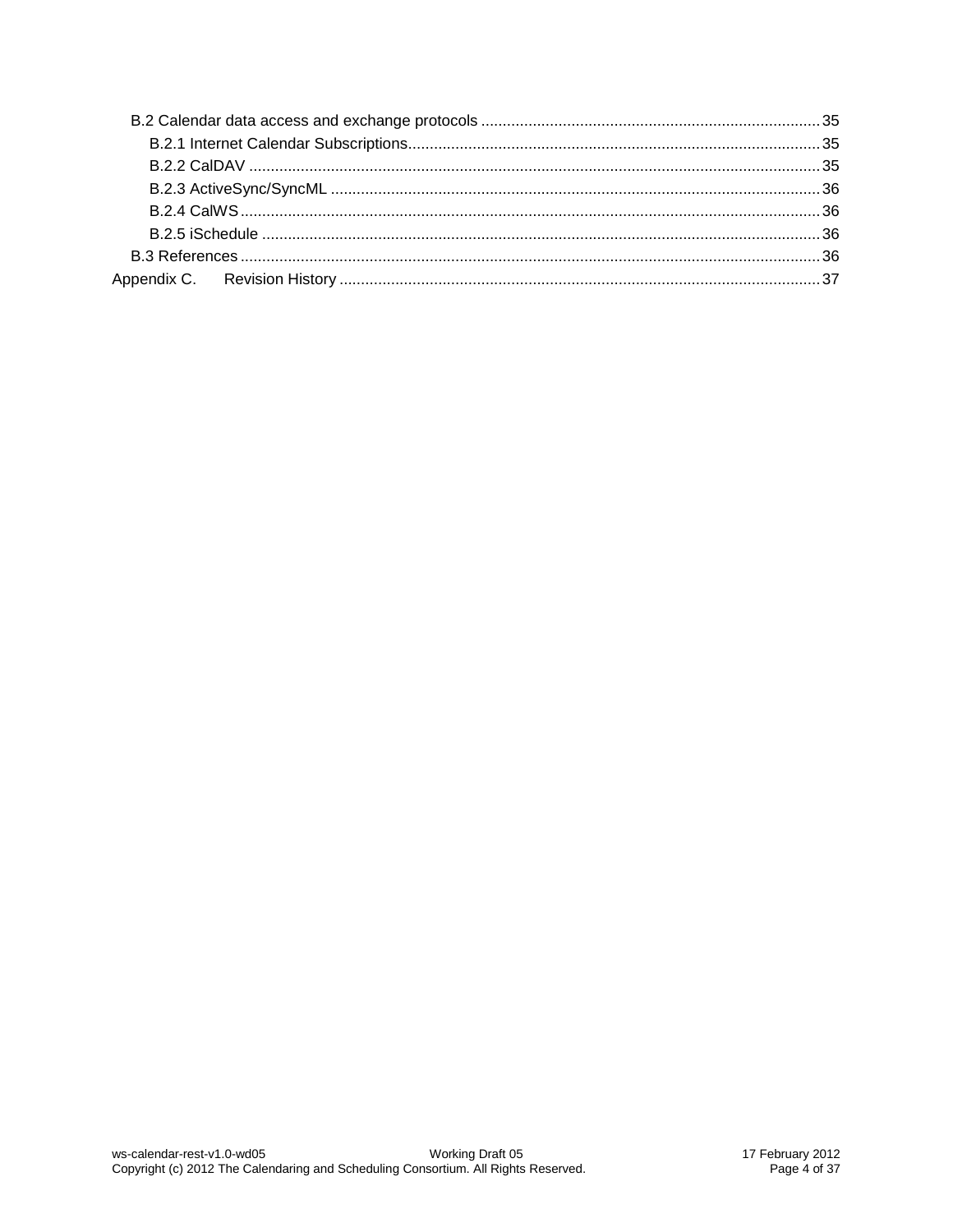# <span id="page-5-0"></span>**1 Introduction**

The CalWS REST protocol is built upon and makes the same assumptions about structure as the CalDAV

- protocol defined in **[RFC 4791]** and related specifications. It does NOT require nor assume the WebDAV nor CalDAV protocol.
- Calendar resources, for example events and tasks are stored as named resources (files) inside special collections (folders) known as "**Calendar Collections**".
- This specification can be looked upon as a layer built on top of CalDAV and defines the basic operations
- which allow creation, retrieval, update and deletion. In addition, query and freebusy operations are
- defined to allow efficient, partial retrieval of calendar data.
- This does not mean that a CalWS service must be built on CalDAV, merely that a degree of conformity is
- established such that services built in that manner do not have a significant mismatch. It is assumed that
- some CalWS REST services will be built without any CalDAV support.

## <span id="page-5-1"></span>**1.1 Terminology**

 The key words "MUST", "MUST NOT", "REQUIRED", "SHALL", "SHALL NOT", "SHOULD", "SHOULD NOT", "RECOMMENDED", "MAY", and "OPTIONAL" in this document are to be interpreted as described

in **[\[RFC2119\]](#page-5-5)**.

### <span id="page-5-2"></span>**1.2 Normative References**

<span id="page-5-5"></span>

| 18<br>19       | [RFC2119]     | S. Bradner, Key words for use in RFCs to Indicate Requirement Levels,<br>http://www.ietf.org/rfc/rfc2119.txt, IETF RFC 2119, March 1997.                                            |
|----------------|---------------|-------------------------------------------------------------------------------------------------------------------------------------------------------------------------------------|
| 20<br>21       | [RFC4791]     | C. Daboo, B. Desruisseaux, L. Dusseault, Calendaring Extensions to WebDAV<br>(CalDAV), http://www.ietf.org/RFC/RFC4791.txt, IETF RFC4791, March 1997.                               |
| 22<br>23<br>24 | [WS-Calendar] | WS-Calendar Version 1.0. 19 January 2011. OASIS Committee Specification<br>http://docs.oasis-open.org/ws-calendar/ws-calendar-spec/v1.0/cs01/ws-calendar-<br>$spec-v1.0-cs01.pdf$ . |
| 25<br>26       | <b>IXRDI</b>  | Extensible Resource Descriptor (XRD) Version 1.0, 1 November 2010, OASIS<br>Standard, http://docs.oasis-open.org/xri/xrd/v1.0/os/xrd-1.0-os.xml                                     |

### <span id="page-5-3"></span>**1.3 Non-Normative References**

- **REST** T Fielding, Architectural Styles and the Design of Network-based Software Architectures, [http://www.ics.uci.edu/~fielding/pubs/dissertation/top.htm.](http://www.ics.uci.edu/~fielding/pubs/dissertation/top.htm)
- 

## <span id="page-5-4"></span>**1.4 Namespace**

- XML namespaces and prefixes used in this standard:
- Table 1 1: XML Namespaces in this standard

| <b>Prefix</b> | <b>Namespace</b>                               |  |
|---------------|------------------------------------------------|--|
| xcal          | urn:ietf:params:xml:ns:icalendar-2.0           |  |
| calWS         | http://docs.oasis-open.org/ws-calendar/ns/REST |  |
| xrd           | http://docs.oasis-open.org/ns/xri/xrd-1.0      |  |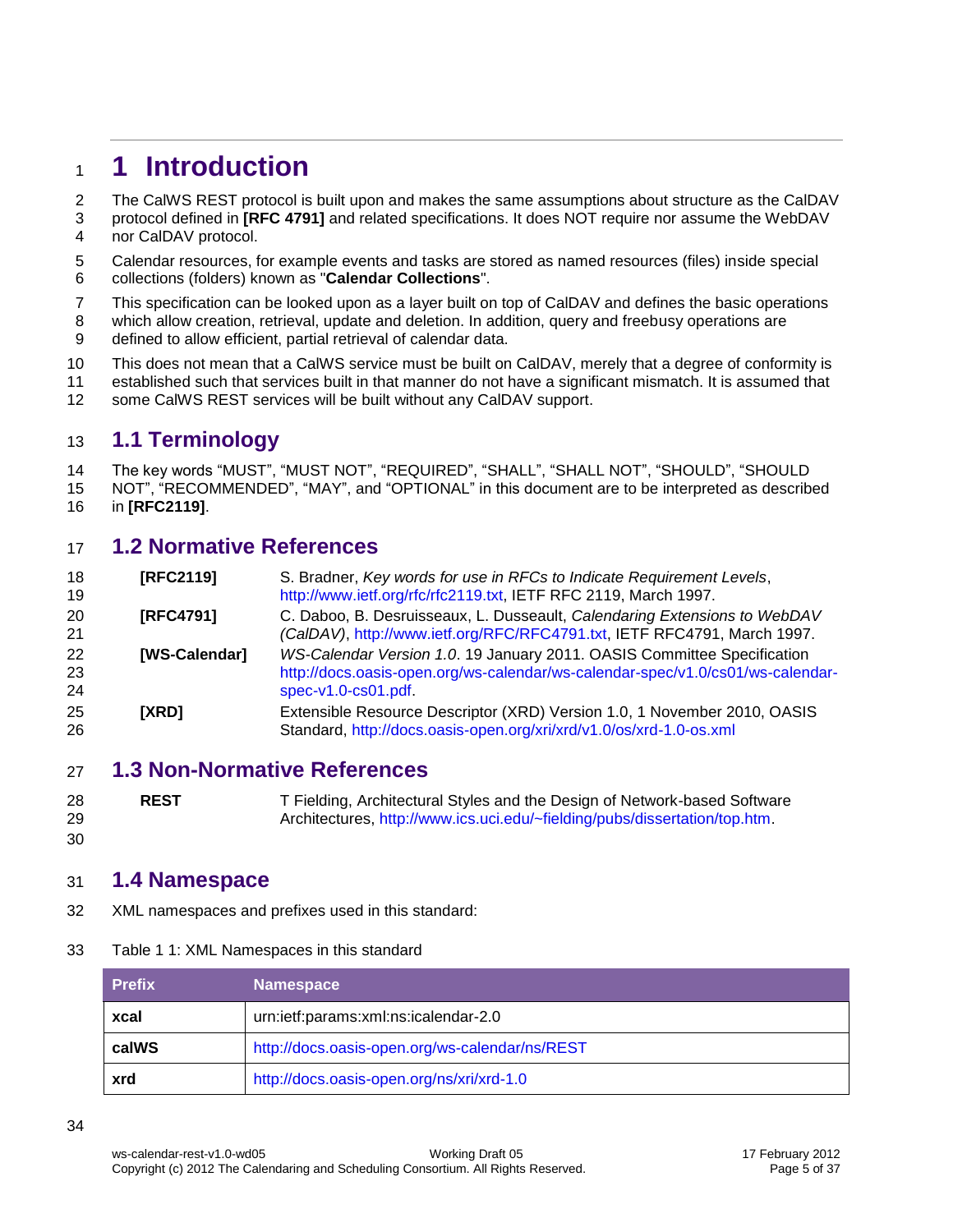35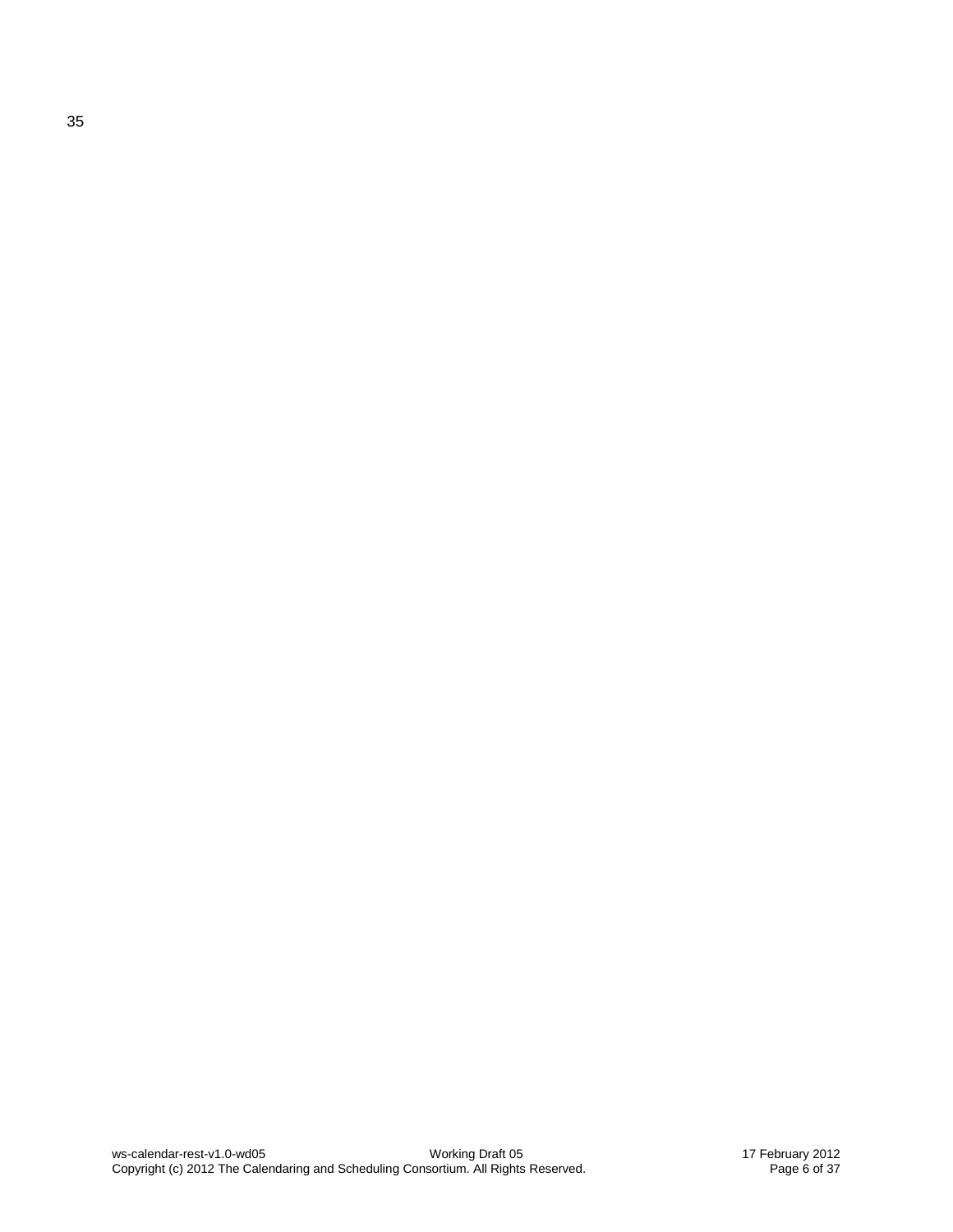# <span id="page-7-0"></span>**2 Calendar Services**

- The Service interactions are built upon and make the same assumptions about structure as the CalDAV
- protocol defined in **[RFC4791]** and related specifications. It does NOT require nor assume the WebDAV
- nor CalDAV protocol but does make use of some of the same elements and structures in the CalDAV XML namespace.
- Calendar resources, for example events and tasks are stored as named resources (files) inside special collections (folders) known as "**Calendar Collections**".
- These services can be looked upon as a layer built on top of CalDAV and defines the basic operations which allow creation, retrieval, update and deletion. In addition, query, and free-busy operations are defined to allow efficient, partial retrieval of calendar data.
- These services assume a degree of conformity with CalDAV is established such that services built in that
- manner do not have a significant mismatch. It is assumed that some WS-Calendar services will be built without any CalDAV support.

## <span id="page-7-1"></span>**2.1 Overview of the protocol**

- The protocol is an HTTP based RESTfull protocol using a limited set of methods. Each request may be followed by a response containing status information.
- The following methods are specified in the protocol description, PUT, POST, GET, DELETE. To avoid various issues with certain methods being blocked clients may use the X-HTTP-Method-Override: header to specify the intended operation. Servers SHOULD behave as if the named method was used.

```
55 POST /user/fred/calendar/ HTTP/1.1
56
57 X-HTTP-Method-Override: PUT
58 Properties
```
- A service or resource will have a number of properties which describe the current state of that service or resource. These properties are accessed through a GET on the target resource or service with an
- ACCEPT header specifying application/xrd+xml. See Section [2.1.3.6](#page-8-6)
- The following operations are defined by this specification:
- Retrieval and update of service and resource properties
- Creation of a calendar object
- Retrieval of a calendar object
- Update of a calendar object
- Deletion of a calendar object
- Query
- Free-busy query

### <span id="page-7-2"></span>**2.1.1 Calendar Object Resources**

 The same restrictions apply to Calendar Object Resources as specified in CalDAV **[RFC4791]** section 4.2. An additional constraint for CalWS is that no timezone specifications are transferred.

### <span id="page-7-3"></span>**2.1.2 Timezone information**

- It is assumed that the client and server each have access to a full set of up to date timezone information.
- Timezones will be referenced by a timezone identifier from the full set of Olson data together with a set of
- well-known aliases defined **[TZDB]**. CalWS services may advertise themselves as timezone servers
- 77 through the server properties object.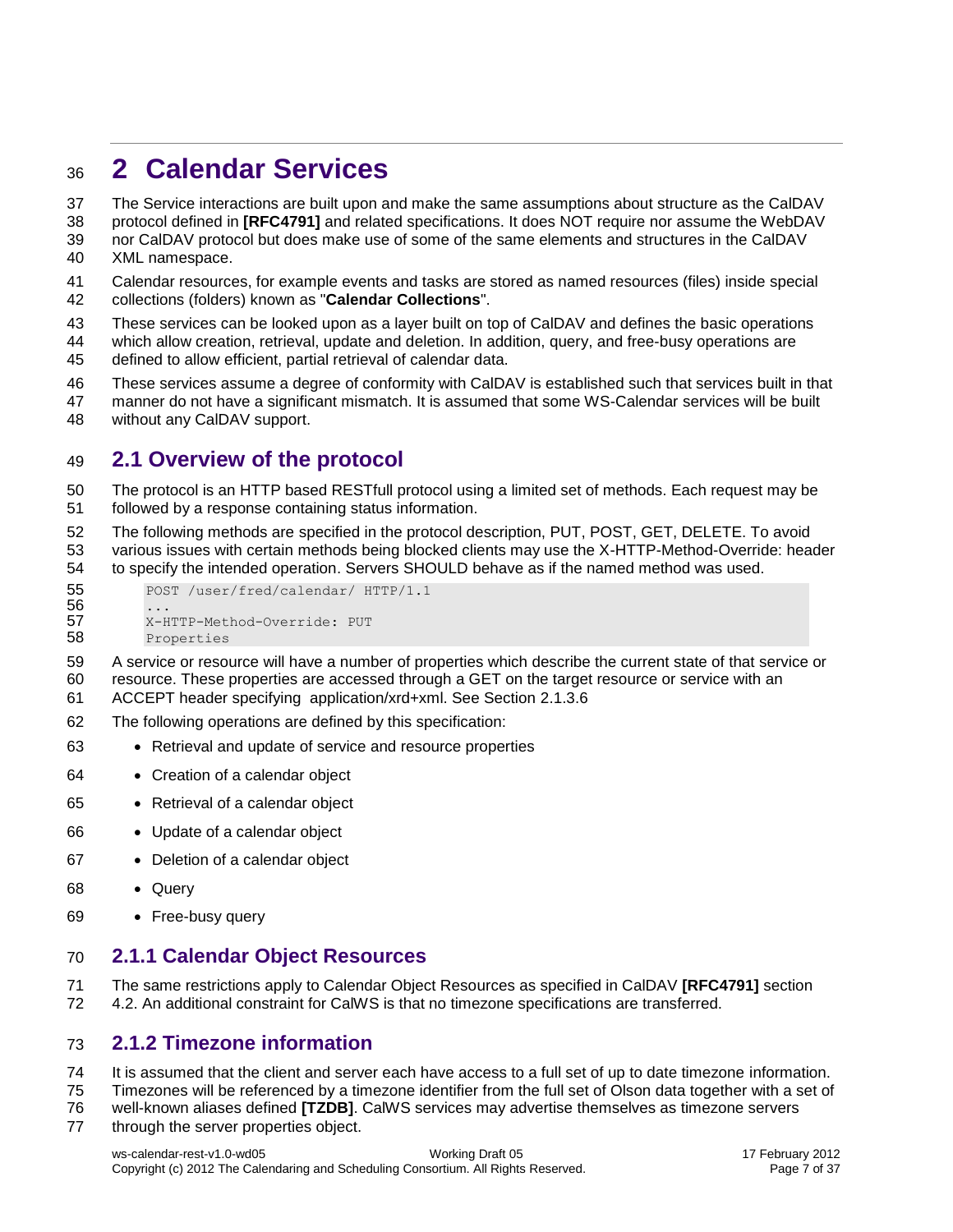### <span id="page-8-0"></span>**2.1.3 Issues not addressed by this specification.**

 A number of issues are not addressed by this version of the specification, either because they should be addressed elsewhere or will be addressed at some later date.

### <span id="page-8-1"></span>**2.1.3.1 Access Control**

82 It is assumed that the targeted server will set an appropriate level of access based on authentication. This specification will not attempt to address the issues of sharing or Access Control Lists (ACLs).

### <span id="page-8-2"></span>**2.1.3.2 Provisioning**

- The protocol will not provide any explicit provisioning operations. If it is possible to authenticate or
- address a principal's calendar resources then they MUST be automatically created if necessary or appropriate

### <span id="page-8-3"></span>**2.1.3.3 Copy/Move**

- These operations are not yet defined for this version of the CalWS protocol. Both operations raise a
- number of issues. In particular implementing a move operation through a series of retrievals, insertions
- and deletions may cause undesirable side-effects. Both these operations will be defined in a later version
- of this specification.

### <span id="page-8-4"></span>**2.1.3.4 Creating Collections**

 We will not address the issue of creating collections within the address space. The initial set is created by provisioning.

### <span id="page-8-5"></span>**2.1.3.5 Retrieving collections**

 This operation is currently undefined. A GET on a collection may fail or return a complete calendar object representing the collection.

### <span id="page-8-6"></span>**2.1.3.6 Setting service and resource properties.**

 These operations are not defined in this version of the specification. In the future it will be possible to define or set the properties for the service or resources within the service.

### <span id="page-8-7"></span>**2.1.4 CalWS Glossary**

### <span id="page-8-8"></span>**2.1.4.1 Hrefs**

- An href is a URI reference to a resource, for example
- "http://example.org/user/fred/calendar/event1.ics".
- The URL above reflects a possible structure for a calendar server. All URLs should be absolute or path-absolute following the rules defined in Error! Reference source not found. Section 8.3.

### <span id="page-8-9"></span>**2.1.4.2 Calendar Object Resource**

 A calendar object resource is an event, meeting or a task. Attachments are resources but NOT calendar object resources. An event or task with overrides is a single calendar resource entity.

### <span id="page-8-10"></span>**2.1.4.3 Calendar Collection**

A folder only allowed to contain calendar object resources.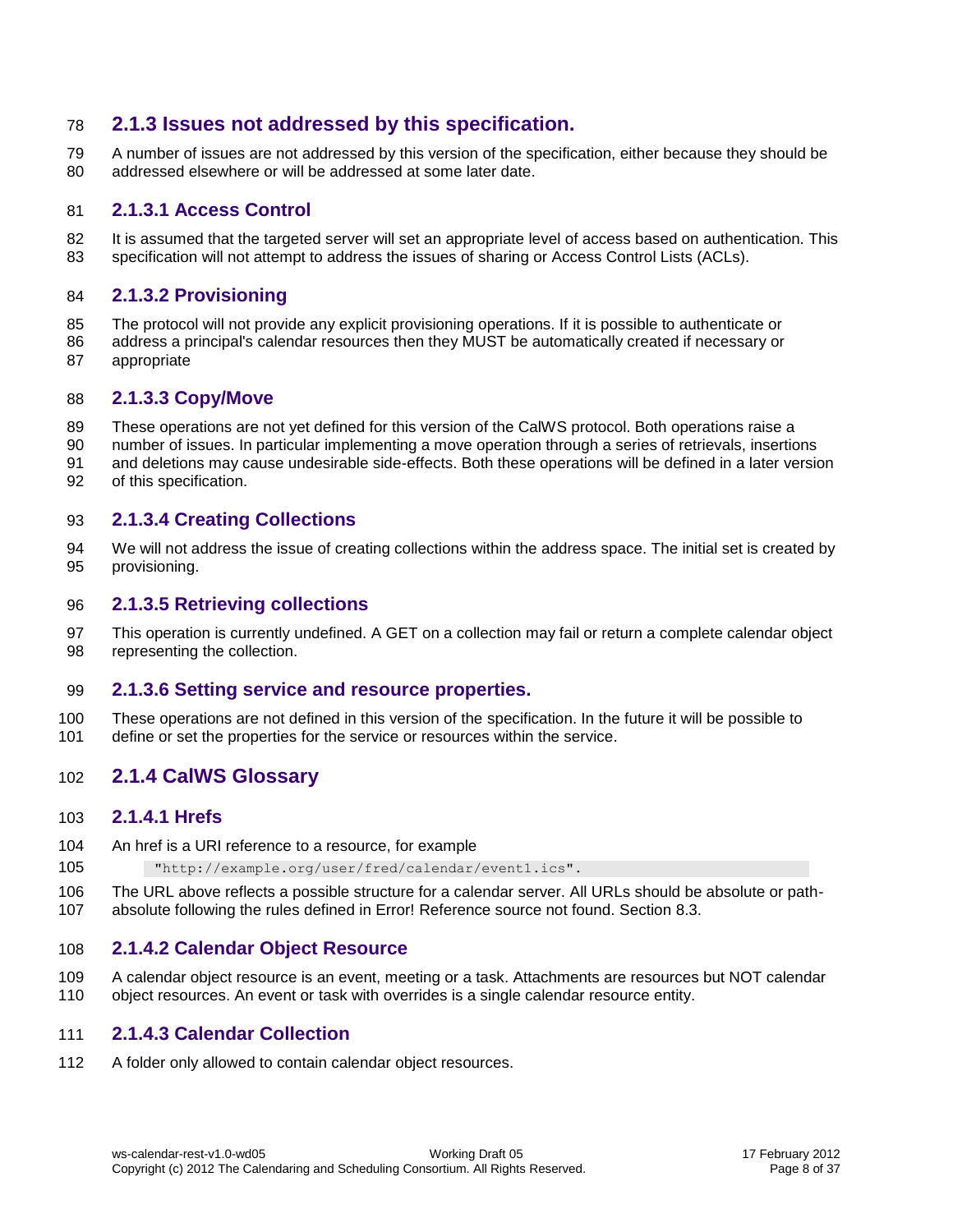### <span id="page-9-0"></span>**2.1.4.4 Scheduling Calendar Collection**

- A folder only allowed to contain calendar resources which is also used for scheduling operations.
- Scheduling events placed in such a collection will trigger implicit scheduling activity on the server.

#### <span id="page-9-1"></span>**2.1.4.5 Principal Home**

 The collection under which all the resources for a given principal are stored. For example, for principal "fred" the principal home might be "/user/fred/"

### <span id="page-9-2"></span>**2.2 Error conditions**

- Each operation on the calendar system has a number of pre-conditions and post-conditions that apply.
- A "precondition" for a method describes the state of the server that must be true for that method to be
- performed. A "post-condition" of a method describes the state of the server that must be true after that
- method has been completed. Any violation of these conditions will result in an error response in the form
- 124 of a CalWS XML error element containing the violated condition and an optional description. \
- Each method specification defines the preconditions that must be satisfied before the method can
- succeed. A number of post-conditions are generally specified which define the state that must exist after
- the execution of the operation. Preconditions and post-conditions are defined as error elements in the
- CalWS XML namespace.

## <span id="page-9-3"></span>**2.2.1 Example: error with CalDAV error condition**

```
130 <?xml version="1.0" encoding="utf-8"<br>131 xmlns:CW="Error! Reference sou
131 xmlns:CW="Error! Reference source not found.""
132 xmlns:C="http://docs.oasis-open.org/ws-calendar/ns/REST" ?><br>133 <CW:error>
          <CW:error>
134 <c:supported-filter>
135 <C:prop-filter name="X-ABC-GUID"/>
136 </C:supported-filter>
137 <CW:description>Unknown property </CW:description><br>138 </CW:error>
          </CW:error>
```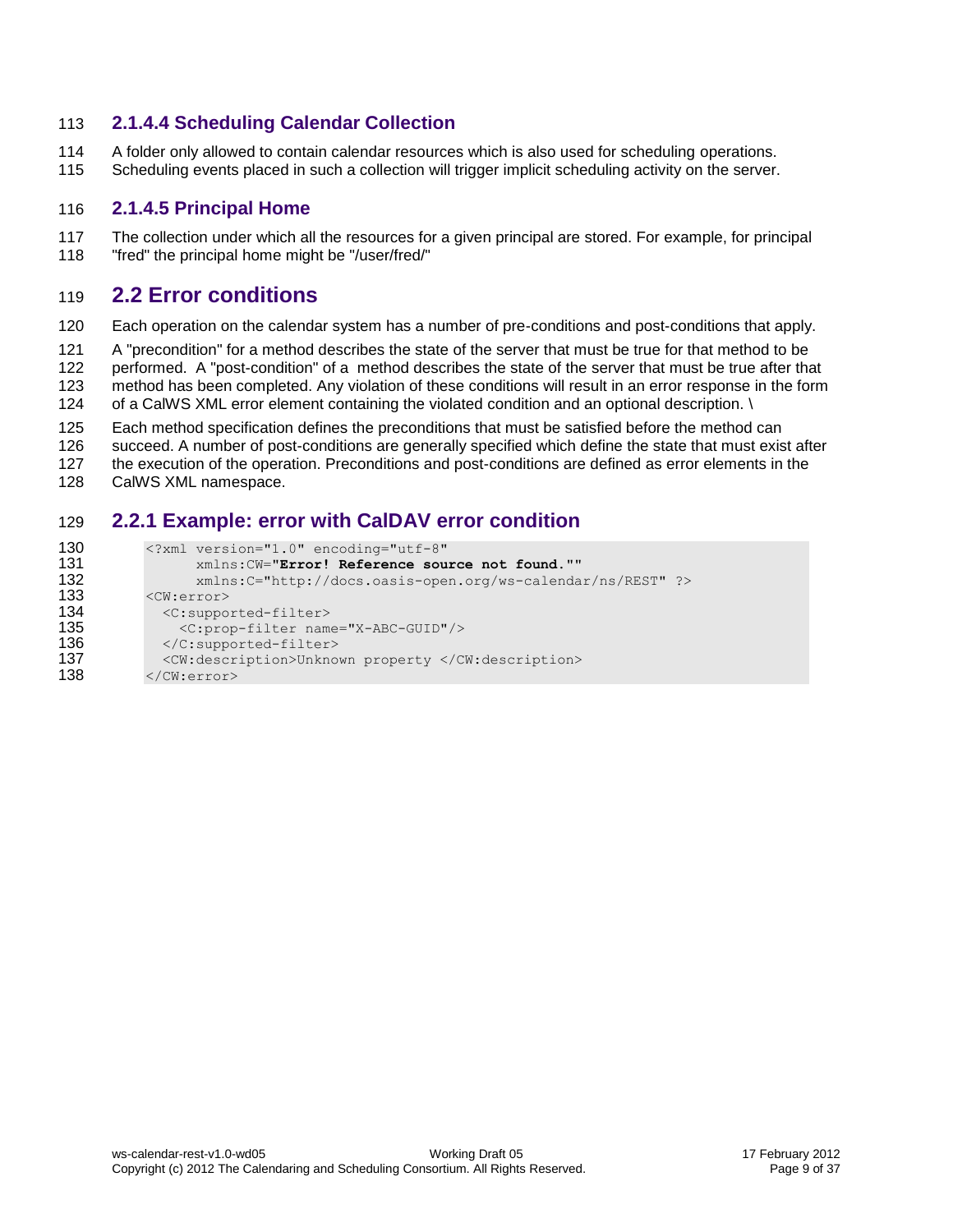# <span id="page-10-0"></span>**3 Properties and link relations**

# <span id="page-10-1"></span>**3.1 Property and relation-type URIs**

 In the XRD entity returned properties and related services and entities are defined by absolute URIs which correspond to the extended relation type defined in **[web linking]** Section 4.2. These URIs do NOT correspond to any real entity on the server and clients should not attempt to retrieve any data at that target. Certain of these property URIs correspond to CalDAV preconditions. Each URL is prefixed by the CalWS relations and properties namespace http://docs.oasis-open.org/ws-calendar/ns/REST/. Those properties which correspond to CalDAV properties have the additional path element "caldav/", for example http://docs.oasis-open.org/ws-calendar/ns/REST/supported-calendar-data corresponds to CalDAV:supported-calendar-data

 In addition to those CalDAV properties, the CalWS specification defines a number of other properties and link relations with the URI prefix of http://docs.oasis-open.org/ws-calendar/ns/REST**.**

# <span id="page-10-2"></span>**3.2 supported-features property.**

- http://docs.oasis-open.org/ws-calendar/ns/REST/supported-features
- This property defines the features supported by the target. All resources contained and managed by the service should return this property. The value is a comma separated list containing one or more of the following
- calendar-access the service supports all MUST requirements in this specification

```
159 <Property type=" http://docs.oasis-open.org/ws-calendar/ns/REST/supported-
160 features"
161 >calendar-access</Property>
```
# <span id="page-10-3"></span>**3.3 max-attendees-per-instance**

- http://docs.oasis-open.org/ws-calendar/ns/REST/max-attendees-per-instance
- Defines the maximum number of attendees allowed per event or task.

# <span id="page-10-4"></span>**3.4 max-date-time**

- http://docs.oasis-open.org/ws-calendar/ns/REST/max-date-time
- Defines the maximum date/time allowed on an event or task

# <span id="page-10-5"></span>**3.5 max-instances**

- http://docs.oasis-open.org/ws-calendar/ns/REST/max-instances
- Defines the maximum number of instances allowed per event or task

# <span id="page-10-6"></span>**3.6 max-resource-size**

- http://docs.oasis-open.org/ws-calendar/ns/REST/max-resource-size
- Provides a numeric value indicating the maximum size of a resource in octets that the server is willing to accept when a calendar object resource is stored in a calendar collection.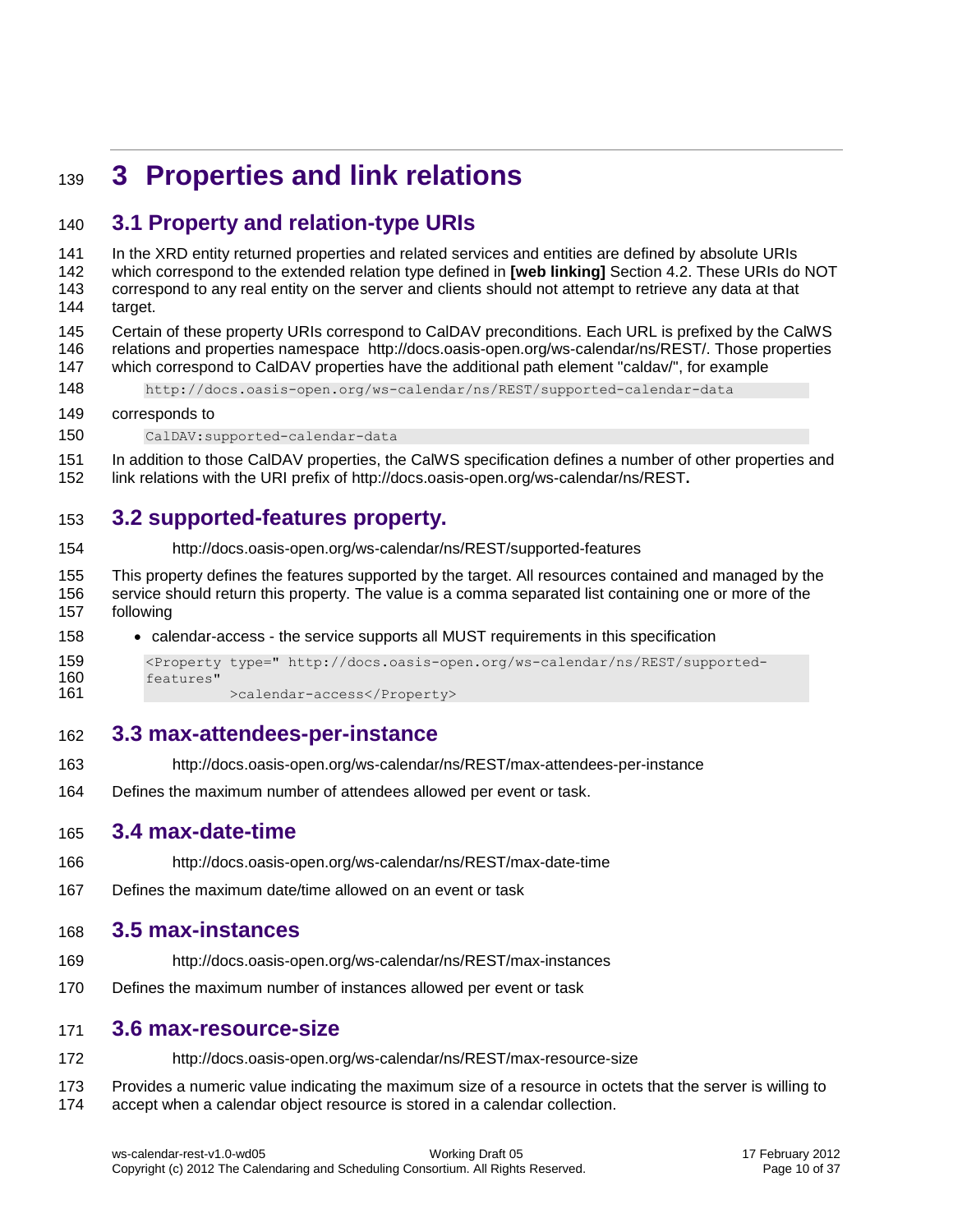## <span id="page-11-0"></span>**3.7 min-date-time**

- http://docs.oasis-open.org/ws-calendar/ns/REST/min-date-time
- Provides a DATE-TIME value indicating the earliest date and time (in UTC) that the server is willing to
- accept for any DATE or DATE-TIME value in a calendar object resource stored in a calendar collection.

## <span id="page-11-1"></span>**3.8 description**

- http://docs.oasis-open.org/ws-calendar/ns/REST/description
- Provides some descriptive text for the targeted collection.

## <span id="page-11-2"></span>**3.9 timezone-service relation.**

- http://docs.oasis-open.org/ws-calendar/ns/REST/timezone-service
- The location of a timezone service used to retrieve timezone information and specifications. This may be an absolute URL referencing some other service or a relative URL if the current server also provides a timezone service.

187 <Link rel="http://docs.oasis-open.org/ws-calendar/ns/REST/timezone-service"<br>188 href="http://example.com/tz" /> href="http://example.com/tz" />

## <span id="page-11-3"></span>**3.10 principal-home relation.**

- http://docs.oasis-open.org/ws-calendar/ns/REST/principal-home
- Provides the URL to the user home for the currently authenticated principal.

192 <Link rel=" http://docs.oasis-open.org/ws-calendar/ns/REST/principal-home"<br>193 href="http://example.com/user/fred" /> href="http://example.com/user/fred" />

# <span id="page-11-4"></span>**3.11 current-principal-freebusy relation.**

- http://docs.oasis-open.org/ws-calendar/ns/REST/current-principal-freebusy
- Provides the URL to use as a target for freebusy requests for the current authenticated principal.
- <Link rel=" http://docs.oasis-open.org/ws-calendar/ns/REST/current-principal-freebusy" href="http://example.com/freebusy/user/fred" />
- <span id="page-11-5"></span>**3.12 principal-freebusy relation.**
- http://docs.oasis-open.org/ws-calendar/ns/REST/principal-freebusy
- Provides the URL to use as a target for freebusy requests for a different principal.

202 <Link rel=" http://docs.oasis-open.org/ws-calendar/ns/REST/principal-freebusy" href="http://example.com/freebusy" /> href="http://example.com/freebusy" />

# <span id="page-11-6"></span>**3.13 child-collection relation.**

http://docs.oasis-open.org/ws-calendar/ns/REST/child-collection

 Provides information about a child collections for the target. The href attribute gives the URI of the collection. The element should only have CalWS child elements giving the type of the collection, that is the calWS:collection link property and the CalWS-calendar-collection link property. This allows clients to determine the structure of a hierarchical system by targeting each of the child collections in turn.

#### The xrd:title child element of the link element provides a description for the child-collection.

```
211 <Link rel=" http://docs.oasis-open.org/ws-calendar/ns/REST/child-collection" 
212 href="http://example.com/calWS/user/fred/calendar"><br>213 < Title xml:lang="en">Calendar</Title>
              <Title xml:lang="en">Calendar</Title>
214 <Property type=" http://docs.oasis-open.org/ws-calendar/ns/REST/collection"<br>215 xi asi:nil="true" />
                          215 xsi:nil="true" />
```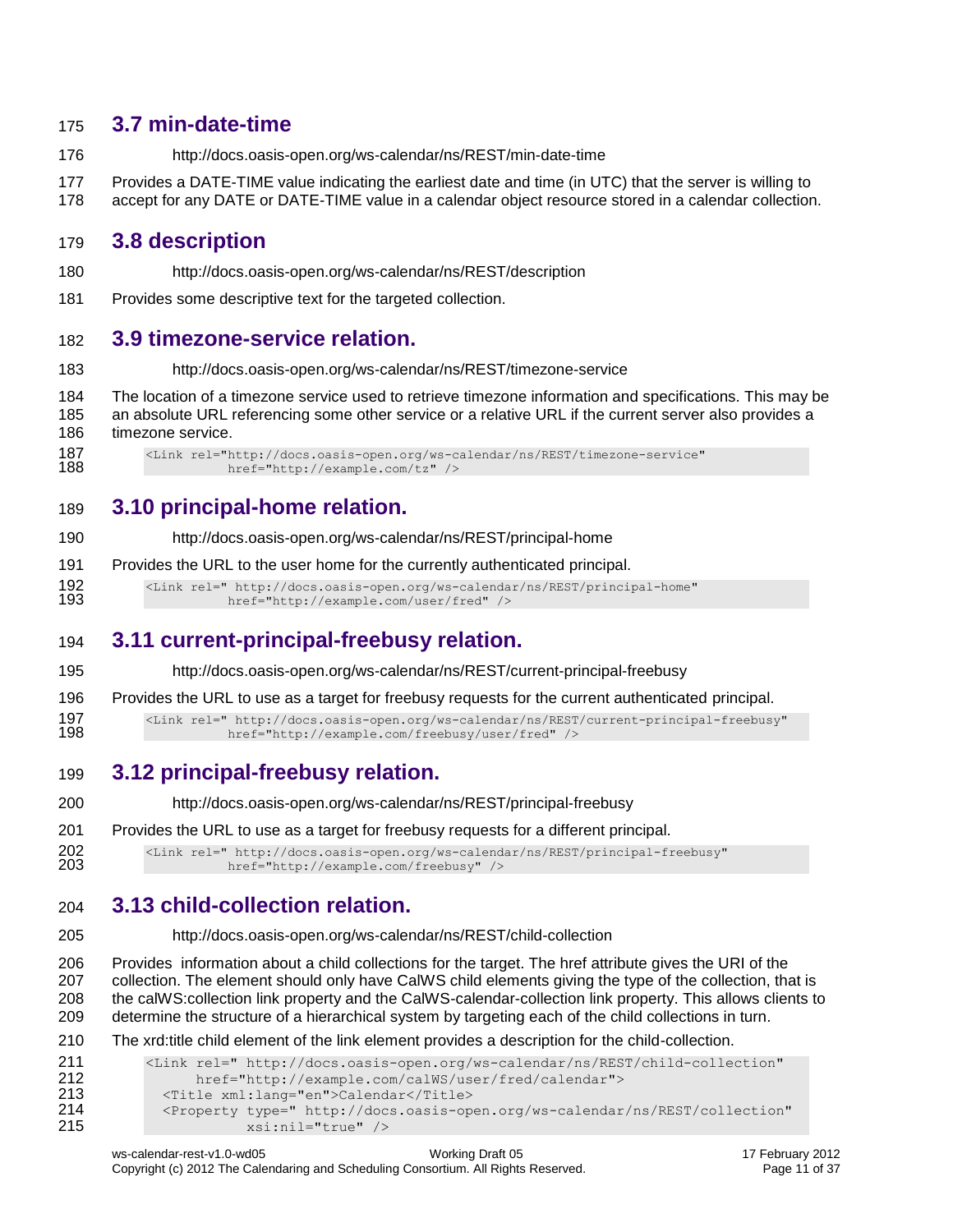```
216 <Property type=" http://docs.oasis-open.org/ws-calendar/ns/REST/calendar-
217 collection"<br>218
218 \timesxsi:nil="true" /><br>219 \times/Link>
           \langle/Link>
```
## <span id="page-12-0"></span>**3.14 created link property**

- http://docs.oasis-open.org/ws-calendar/ns/REST/created
- Appears within a link relation describing collections or entities. The value is a date-time as defined in **[WS-Calendar]** Section 5.6

```
224 <Property type=" http://docs.oasis-open.org/ws-calendar/ns/REST/created"
225 >1985-04-12T23:20:50.52Z</Property>
```
## <span id="page-12-1"></span>**3.15 last-modified property**

- http://docs.oasis-open.org/ws-calendar/ns/REST/last-modified
- Appears within an xrd object describing collections or entities. The value is the same format as would appear in the Last-Modified header and is defined in **[RFC2616],** Section 3.3.1
- 230 <Property type=" http://docs.oasis-open.org/ws-calendar/ns/REST/last-modified"<br>231 > Mon. 12 Jan 1998 09:25:56 GMT</Property> >Mon, 12 Jan 1998 09:25:56 GMT</Property>

### <span id="page-12-2"></span>**3.16 displayname property**

- http://docs.oasis-open.org/ws-calendar/ns/REST/displayname
- Appears within an xrd object describing collections or entities. The value is a localized name for the entity or collection.
- 236 <Property type=" http://docs.oasis-open.org/ws-calendar/ns/REST/displayname"<br>237 > > > > > > Calendar</Property> >My Calendar</Property>

### <span id="page-12-3"></span>**3.17 timezone property**

- http://docs.oasis-open.org/ws-calendar/ns/REST/timezone
- Appears within an xrd object describing collections. The value is a text timezone identifier.

 <Property type=" http://docs.oasis-open.org/ws-calendar/ns/REST/timezone" 242 >America/New York</Property>

### <span id="page-12-4"></span>**3.18 owner property**

- http://docs.oasis-open.org/ws-calendar/ns/REST/owner
- Appears within an xrd object describing collections or entities. The value is a server specific uri.

246 <Property type=" http://docs.oasis-open.org/ws-calendar/ns/REST/owner"<br>247 >/principals/users/mike</Property> >/principals/users/mike</Property>

# <span id="page-12-5"></span>**3.19 collection link property**

- http://docs.oasis-open.org/ws-calendar/ns/REST/collection
- Appears within a link relation describing collections or entities. The property takes no value and indicates 251 that this child element is a collection.

 <Property type=" http://docs.oasis-open.org/ws-calendar/ns/REST/collection" xsi:nil="true" />

# <span id="page-12-6"></span>**3.20 calendar-collection link property**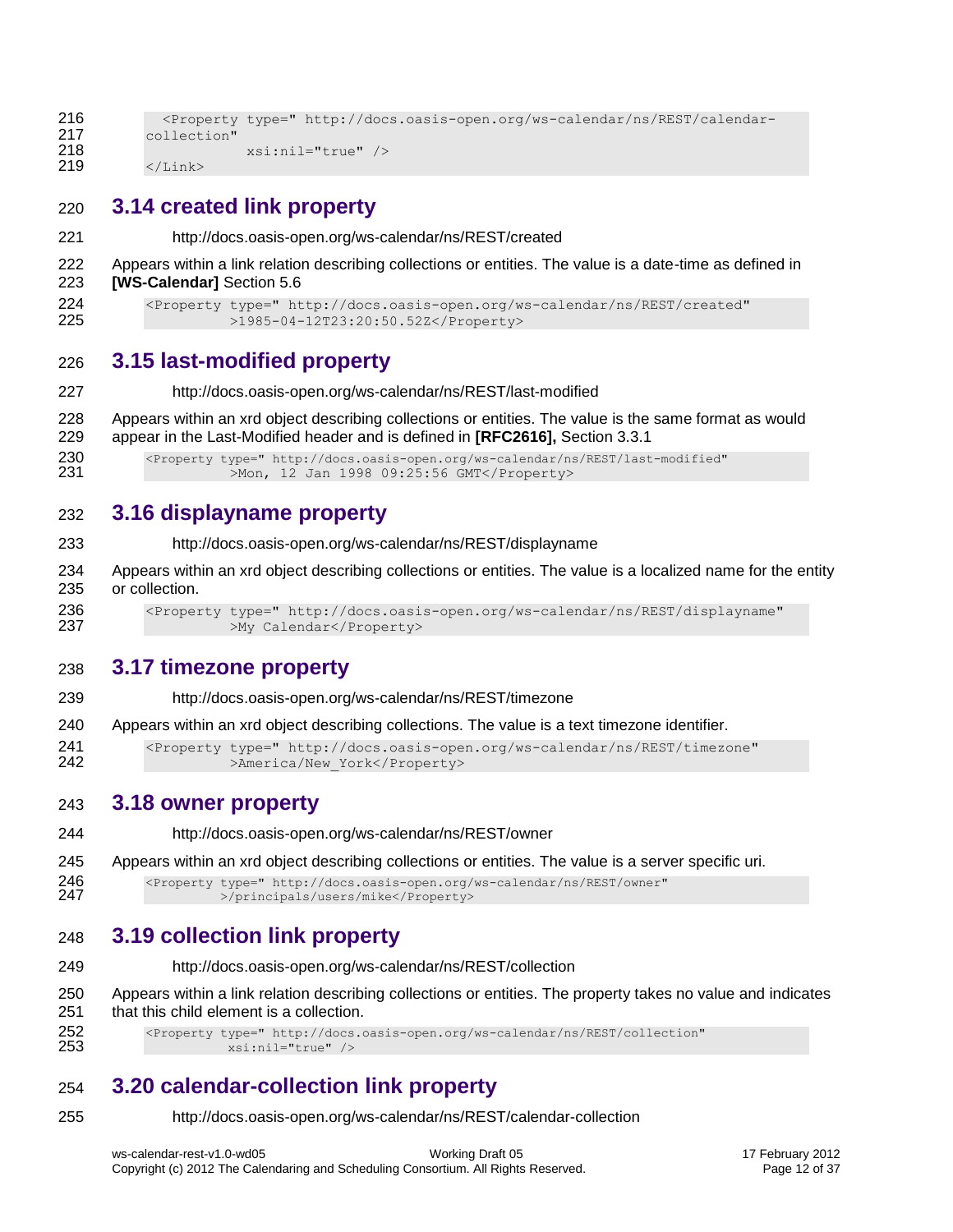256 Appears within a link relation describing collections or entities. The property takes no value and indicates 257 that this child element is a calendar collection.

```
258 <Property type=" http://docs.oasis-open.org/ws-calendar/ns/REST/calendar-
259 collection"<br>260
                     260 xsi:nil="true" />
```
## <span id="page-13-0"></span>261 **3.21 calWS:privilege-set XML element**

262 http://docs.oasis-open.org/ws-calendar/ns/REST/privilege-set

263 Appears within a link relation describing collections or entities and specifies the set of privileges allowed 264 to the current authenticated principal for that collection or entity.

265 <!ELEMENT calWS:privilege-set (calWS:privilege\*)><br>266 </r>>>>>>>>>>>> 266 <!ELEMENT calWS:privilege ANY>

267 Each privilege element defines a privilege or access right. The following set is currently defined

268 • calWS: Read - current principal has read access

269 • calWS: Write - current principal has write access

```
270 <calWS:privilege-set><br>271 <calWS:privilege><ca
271 <calWS:privilege><calWS:read></calWS:privilege><br>272 <calWS:privilege><calWS:write></calWS:privilege>
272 <calWS:privilege><calWS:write></calWS:privilege><br>273 </calWS:privilege-set>
               </calWS:privilege-set>
```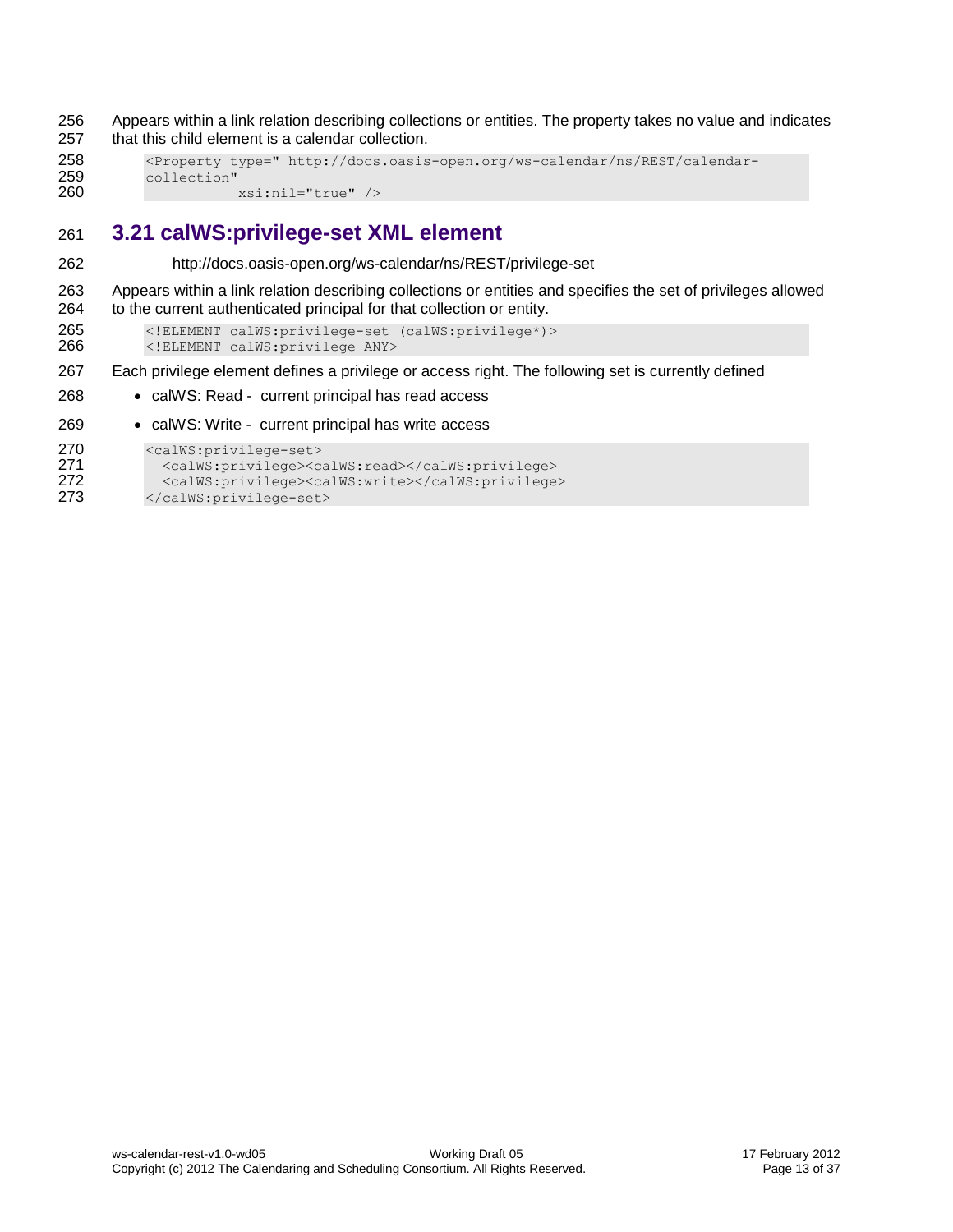# <span id="page-14-0"></span>**4 Retrieving Collection and Service Properties**

 Properties, related services and locations are obtained from the service or from service resources in the form of an XRD document as defined by [XRD-1.0].

 Given the URL of a CalWS service a client retrieves the service XRD document through a GET on the service URL with an ACCEPT header specifying application/xrd+xml.

 Retrieving resource properties is identical to obtaining service properties, that is, execute a GET on the 280 target URL with an ACCEPT header specifying application/xrd+xml.

 The service properties define the global limits and defaults. Any properties defined on collections within the service hierarchy override those service defaults. The service may choose to prevent such overriding of defaults and limits when appropriate.

### <span id="page-14-1"></span>**4.1 Request parameters**

None

### <span id="page-14-2"></span>**4.2 Responses:**

- 200: OK
- 403: Forbidden
- 404: Not found

### <span id="page-14-3"></span>**4.3 Example - retrieving server properties:**

```
291 >>Request
292
293 GET / HTTP/1.1<br>294 Host: example.
          294 Host: example.com
295 ACCEPT:application/xrd+xml
296<br>297
297 >>Response<br>298 <XRD xmlns
298 <XRD xmlns="http://docs.oasis-open.org/ns/xri/xrd-1.0"
                   299 xmlns:xsi="http://www.w3.org/2001/XMLSchema-instance">
300 <Expires>1970-01-01T00:00:00Z</Expires>
301 <Subject>http://example.com/calWS</Subject><br>302 <Property type=" http://docs.oasis-open.org
302 <Property type=" http://docs.oasis-open.org/ws-calendar/ns/REST/created"
                   303 >1970-01-01</Property>
304<br>305
             305 <Link rel=" http://docs.oasis-open.org/ws-calendar/ns/REST/timezone-
306 service"
307 href="http://example.com/tz" />
308
309 <calWS:privilege-set><br>310 <calWS:privilege><cal
             310 <calWS:privilege><calWS:read></calWS:privilege>
311 </calWS:privilege-set>
312
313 <Link rel=" http://docs.oasis-open.org/ws-calendar/ns/REST/principal-home" 
314 type="collection"
315 href="http://example.com/calWS/user/fred">
316 <Title xml:lang="en">Fred's calendar home</Title>
317 \langle/Link>
318<br>319
             319 <Link rel=" http://docs.oasis-open.org/ws-calendar/ns/REST/child-
320 collection" 
321 type="calendar, scheduling"
```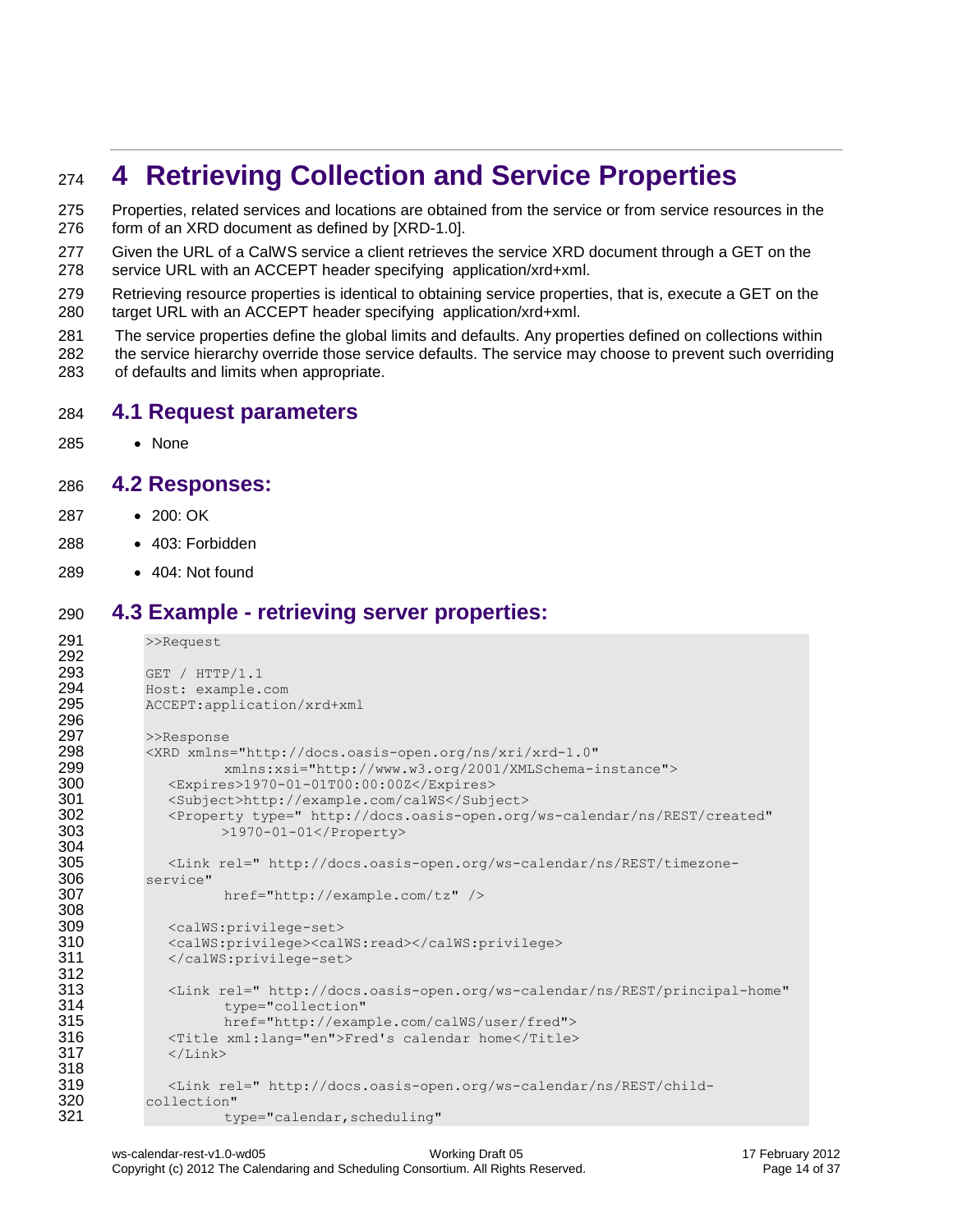| 322 | href="http://example.com/calWS/user/fred/calendar">                                                                                                                                  |  |
|-----|--------------------------------------------------------------------------------------------------------------------------------------------------------------------------------------|--|
| 323 | <title xml:lang="en">Calendar</title>                                                                                                                                                |  |
| 324 | $\langle$ /Link>                                                                                                                                                                     |  |
| 325 |                                                                                                                                                                                      |  |
| 326 | <property <="" th="" type=" http://docs.oasis-open.org/ws-calendar/ns/REST/max-&lt;/th&gt;&lt;/tr&gt;&lt;tr&gt;&lt;th&gt;327&lt;/th&gt;&lt;th&gt;instances"></property>              |  |
| 328 | $>1000$                                                                                                                                                                              |  |
| 329 |                                                                                                                                                                                      |  |
| 330 | <property <="" th="" type=" http://docs.oasis-open.org/ws-calendar/ns/REST/max-&lt;/th&gt;&lt;/tr&gt;&lt;tr&gt;&lt;th&gt;331&lt;/th&gt;&lt;th&gt;attendees-per-instance"></property> |  |
| 332 | >100                                                                                                                                                                                 |  |
| 333 |                                                                                                                                                                                      |  |
| 334 | $\langle$ /XRD $\rangle$                                                                                                                                                             |  |
| 335 |                                                                                                                                                                                      |  |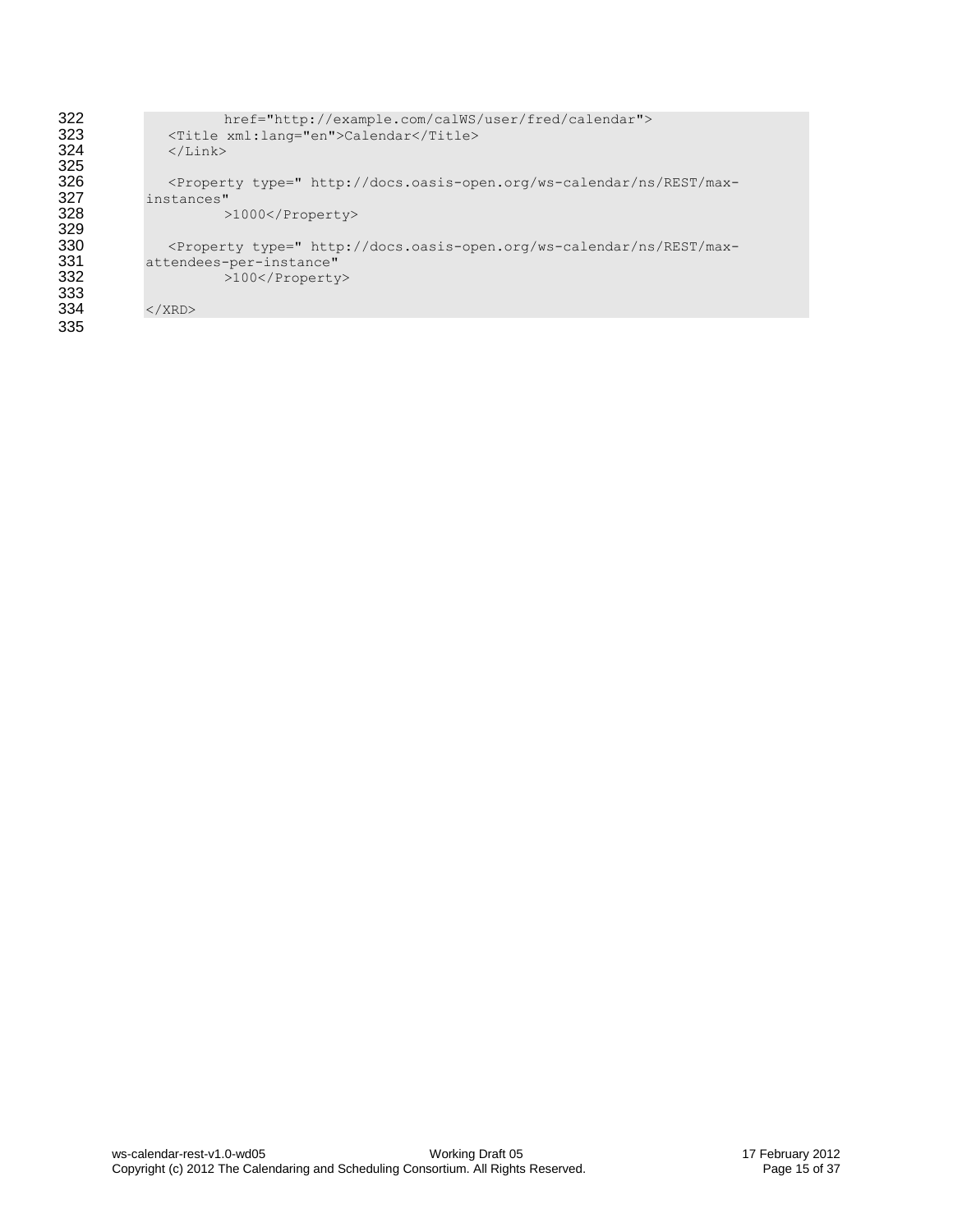# <span id="page-16-0"></span>**5 Creating Calendar Object Resources**

 Creating calendar object resources is carried out by a POST on the parent collection. The body of the request will contain the resource being created. The request parameter "action=create" indicates this POST is a create. The location header of the response gives the URL of the newly created object.

### <span id="page-16-1"></span>**5.1 Request parameters**

341 • action=create

### <span id="page-16-2"></span>**5.2 Responses:**

- 201: created
- 344 403: Forbidden no access

## <span id="page-16-3"></span>**5.3 Preconditions for Calendar Object Creation**

- **calWS:target-exists**: The target of a PUT must exist. Use POST to create entities and PUT to update them.
- **calWS:not-calendar-data:** The resource submitted in the PUT request, or targeted by a COPY or MOVE request, MUST be a supported media type (i.e., iCalendar) for calendar object resources;
- **calWS:invalid-calendar-data:** The resource submitted in the PUT request, or targeted by a COPY or MOVE request, MUST be valid data for the media type being specified (i.e., MUST contain valid iCalendar data);
- **calWS:invalid-calendar-object-resource:** The resource submitted in the PUT request, or targeted by a COPY or MOVE request, MUST obey all restrictions specified in Calendar Object Resources (e.g., calendar object resources MUST NOT contain more than one type of calendar component, calendar object resources MUST NOT specify the iCalendar METHOD property, etc.);
- **calWS:unsupported-calendar-component:** The resource submitted in the PUT request, or targeted by a COPY or MOVE request, MUST contain a type of calendar component that is supported in the targeted calendar collection;
- **calWS:uid-conflict:** The resource submitted in the PUT request, or targeted by a COPY or MOVE request, MUST NOT specify an iCalendar UID property value already in use in the targeted calendar collection or overwrite an existing calendar object resource with one that has a different UID property value. Servers SHOULD report the URL of the resource that is already making use of the same UID property value in the calWS:href element <!ELEMENT uid-conflict (calWS:href)>
- **calWS:invalid-calendar-collection-location:** In a COPY or MOVE request, when the Request-URI is a calendar collection, the Destination-URI MUST identify a location where a calendar collection can be created;
- **calWS:exceeds-max-resource-size:** The resource submitted in the PUT request, or targeted by a COPY or MOVE request, MUST have an octet size less than or equal to the value of the CalDAV:max-resource-size property value on the calendar collection where the resource will be stored;
- **calWS:before-min-date-time:** The resource submitted in the PUT request, or targeted by a COPY or MOVE request, MUST have all of its iCalendar DATE or DATE-TIME property values (for each recurring instance) greater than or equal to the value of the CalDAV:min- date-time property value on the calendar collection where the resource will be stored;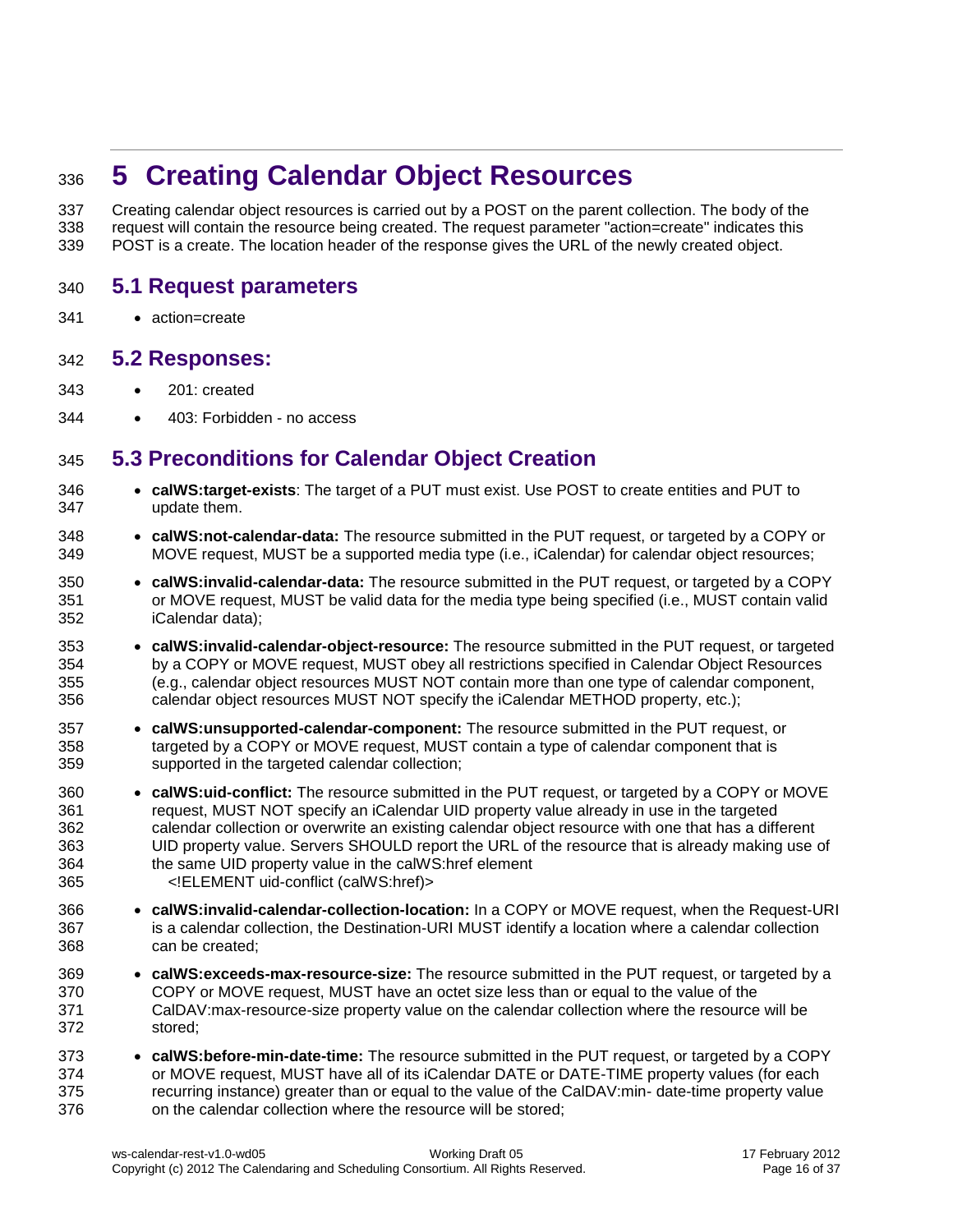- **calWS:after-max-date-time:** The resource submitted in the PUT request, or targeted by a COPY or MOVE request, MUST have all of its iCalendar DATE or DATE-TIME property values (for each recurring instance) less than the value of the CalDAV:max-date-time property value on the calendar collection where the resource will be stored;
- **calWS:too-many-instances:** The resource submitted in the PUT request, or targeted by a COPY or MOVE request, MUST generate a number of recurring instances less than or equal to the value of the CalDAV: max-instances property value on the calendar collection where the resource will be stored;
- **calWS:too-many-attendees-per-instance:** The resource submitted in the PUT request, or targeted by a COPY or MOVE request, MUST have a number of ATTENDEE properties on any one instance less than or equal to the value of the CalDAV:max-attendees-per-instance property value on the calendar collection where the resource will be stored;

## <span id="page-17-0"></span>**5.4 Example - successful POST:**

```
390 >>Request
391<br>392
392 POST /user/fred/calendar/?action=create HTTP/1.1<br>393 Host: example.com
              393 Host: example.com
394 Content-Type: application/xml+calendar; charset="utf-8"<br>395 Content-Length: ?
              Content-Length: ?
396
397 <?xml version="1.0" encoding="utf-8" ?>
398 <icalendar xmlns="urn:ietf:params:xml:ns:icalendar-2.0">
                399 <vcalendar>
400 ...
401 </vcalendar><br>402 </icalendar>
              402 </icalendar>
403
404 >>Response
405
406 HTTP/1.1 201 Created<br>407 Location: http://exam
              407 Location: http://example.com/user/fred/calendar/event1.ics
```
# <span id="page-17-1"></span>**5.5 Example - unsuccessful POST:**

```
409 >>Request
410
411 POST /user/fred/readcalendar/?action=create HTTP/1.1<br>412 Host: example.com
             412 Host: example.com
413 Content-Type: text/text; charset="utf-8"<br>414 Content-Length: ?
             Content-Length: ?
415
416 This is not an xml calendar object
417
418 >>Response
419
420 HTTP/1.1 403 Forbidden
421 <?xml version="1.0" encoding="utf-8"<br>422 xmlns:D="DAV:"
                   422 xmlns:D="DAV:"
423 xmlns:C="urn:ietf:params:xml:ns:caldav" ?>
424 <D:error>
425 <c:supported-calendar-data/>
426 <br />
<D:description>Not an icalendar object</D:description><br>
427 </D:error>
            </D:error>
```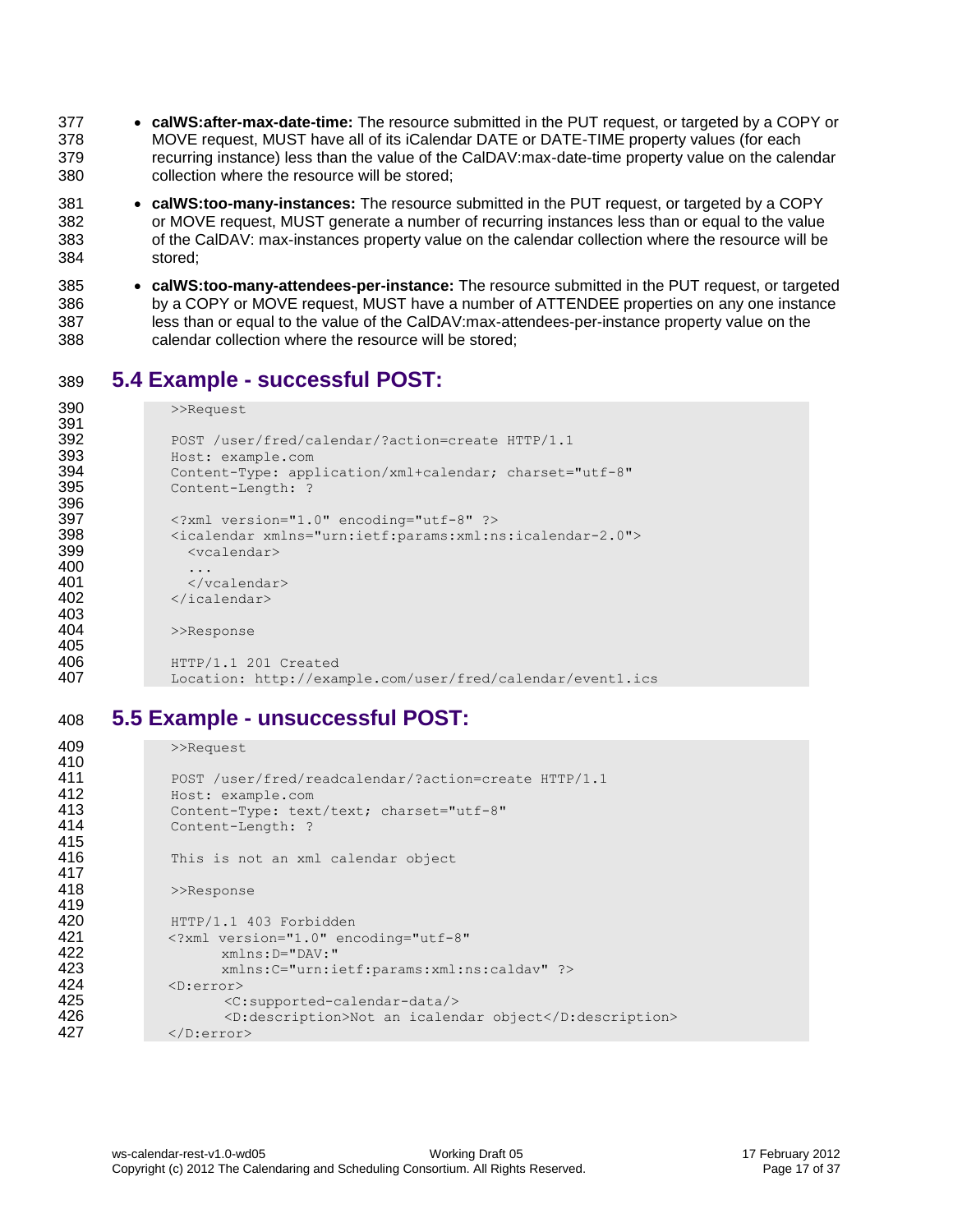# <span id="page-18-0"></span><sup>428</sup> **6 Retrieving resources**

429 A simple GET on the href will return a named resource. If that resource is a recurring event or task with 430 overrides, the entire set will be returned. The desired format is specified in the ACCEPT header. The 431 default form is application/xml+calendar

### <span id="page-18-1"></span>432 **6.1 Request parameters**

433 none

### <span id="page-18-2"></span>434 **6.2 Responses:**

- 435 200: OK
- 436 403: Forbidden no access
- 437 **406** The requested format specified in the accept header is not supported.

## <span id="page-18-3"></span>438 **6.3 Example - successful fetch:**

```
439 >>Request
440<br>441
441 GET /user/fred/calendar/event1.ics HTTP/1.1<br>442 Host: example.com
             442 Host: example.com
443
444 >>Response
445<br>446
446 HTTP/1.1 200 OK<br>447 Content-Type: ap
447 Content-Type: application/xml+calendar; charset="utf-8"<br>448 Content-Length: ?
            Content-Length: ?
449<br>450
             450 <?xml version="1.0" encoding="utf-8" ?>
451 <icalendar xmlns="urn:ietf:params:xml:ns:icalendar-2.0">
               452 <vcalendar>
453<br>454
454 </vcalendar><br>455 </icalendar>
             455 </icalendar>
```
### <span id="page-18-4"></span>456 **6.4 Example - unsuccessful fetch:**

```
457 >>Request
458
459 PUT /user/fred/calendar/noevent1.ics HTTP/1.1<br>460 Host: example.com
             460 Host: example.com
461<br>462
             >>Response
463<br>464
            464 HTTP/1.1 404 Not found
```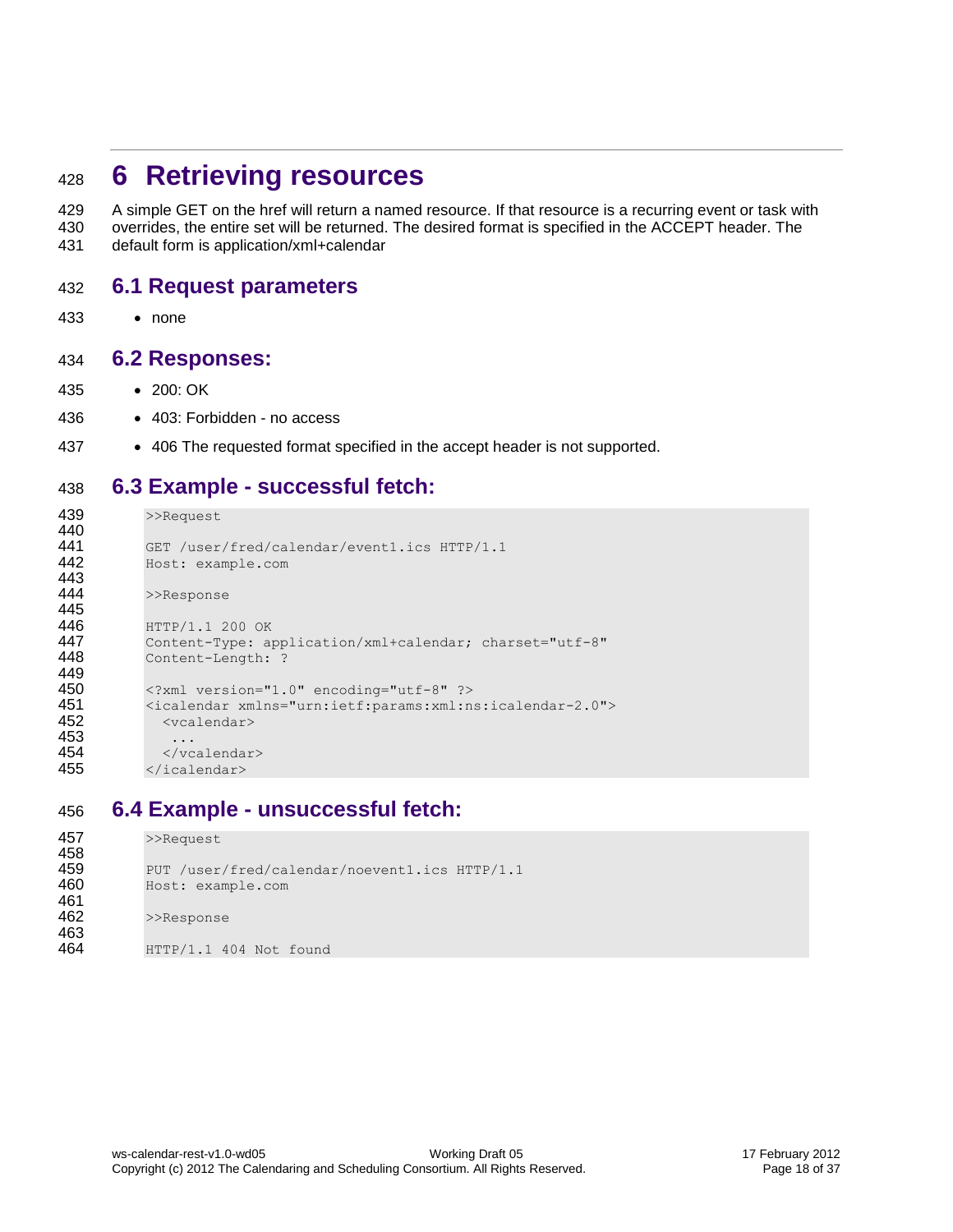# <span id="page-19-0"></span>**7 Updating resources**

 Resources are updated with the PUT method targeted at the resource href. The body of the request contains a complete new resource which effectively replaces the targeted resource. To allow for optimistic locking of the resource use the if-match header.

- When updating a recurring event all overrides and master must be supplied as part of the content.
- Preconditions as specified in Section [5.3](#page-16-3) are applicable.

### <span id="page-19-1"></span>**7.1 Responses:**

- 200: OK
- 473 304: Not modified entity was modified by some other request
- 403: Forbidden no access, does not exist etc. See error response
- 

```
476 Example 7-1: Successful Update
```

```
477 >>Request
478<br>479
479 PUT /user/fred/calendar/event1.ics HTTP/1.1<br>480 Host: example.com
480 Host: example.com<br>481 Content-Type: app.
           481 Content-Type: application/xml+calendar; charset="utf-8"
482 Content-Length: ?
483
484 <?xml version="1.0" encoding="utf-8" ?>
485 <icalendar xmlns="urn:ietf:params:xml:ns:icalendar-2.0">
             486 <vcalendar>
487 ...<br>488 ...
488 </vcalendar><br>489 </icalendar>
           489 </icalendar>
490
491 >>Response
492<br>493
```
- HTTP/1.1 200 OK
- *Example 7-2: Unsuccessful Update*

```
495 >>Request
```

```
496<br>497
497 PUT /user/fred/readcalendar/eventl.ics HTTP/1.1<br>498 Host: example.com
498 Host: example.com<br>499 Content-Type: app
499 Content-Type: application/xml+calendar; charset="utf-8"
            Content-Length: ?
501
502 <?xml version="1.0" encoding="utf-8" ?><br>503 <icalendar xmlns="urn:ietf:params:xml:n.
503 <icalendar xmlns="urn:ietf:params:xml:ns:icalendar-2.0"><br>504 <wcalendar>
              504 <vcalendar>
505<br>506
              506 </vcalendar>
507 </icalendar>
508
            >>Response
510
            HTTP/1.1 403 Forbidden
512 Content-Type: application/xml; charset="utf-8"
513 Content-Length: XXXX
514
515 <?xml version="1.0" encoding="utf-8"
```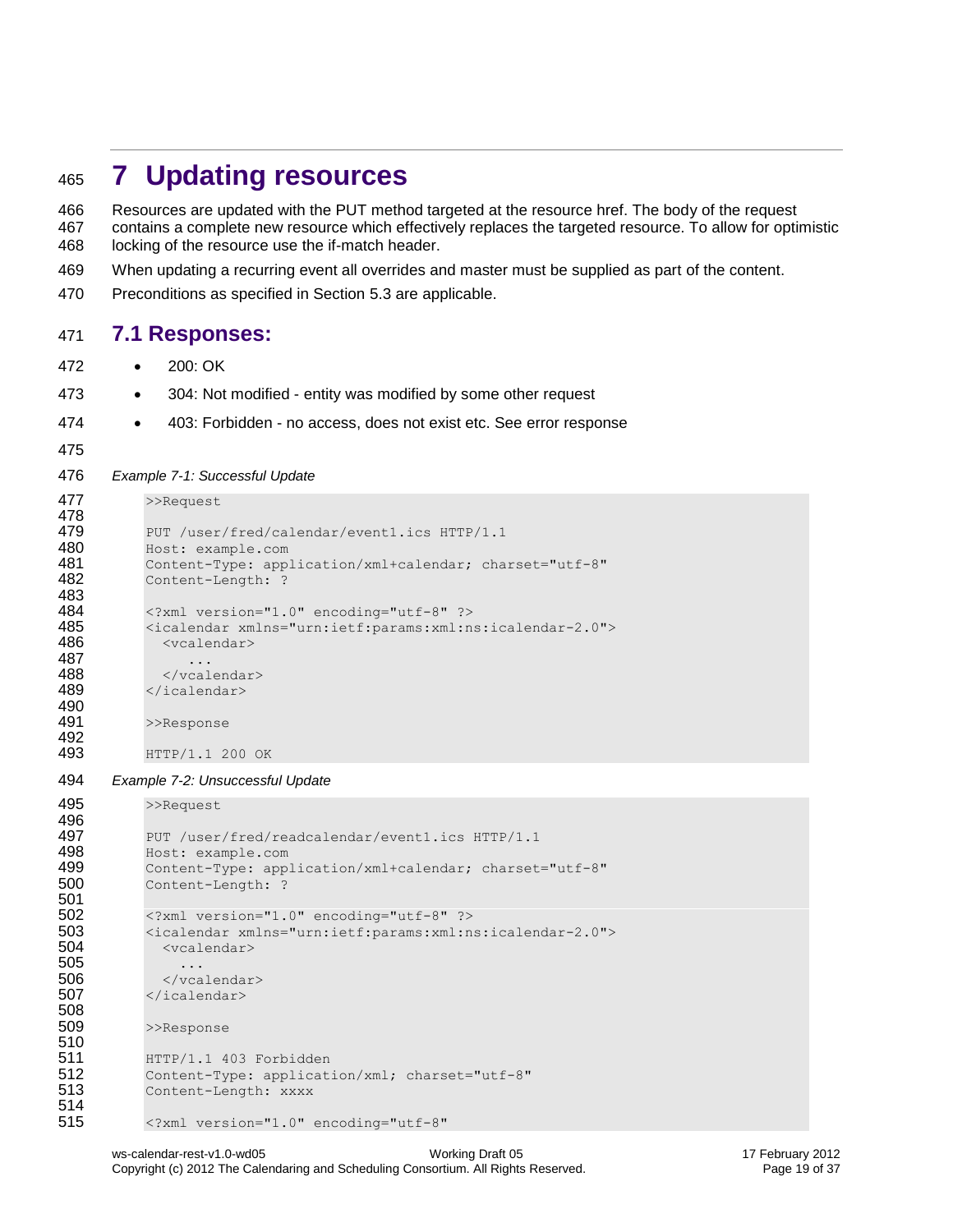| $xmlns:CW="http://docs.oasis-open.org/ws-calendar/ns/REST/" ?>$ |  |
|-----------------------------------------------------------------|--|
| $<$ CW:error $>$                                                |  |
| $<$ CW:target-exists/>                                          |  |
| <cw:description>Target of update must exist</cw:description>    |  |
|                                                                 |  |
|                                                                 |  |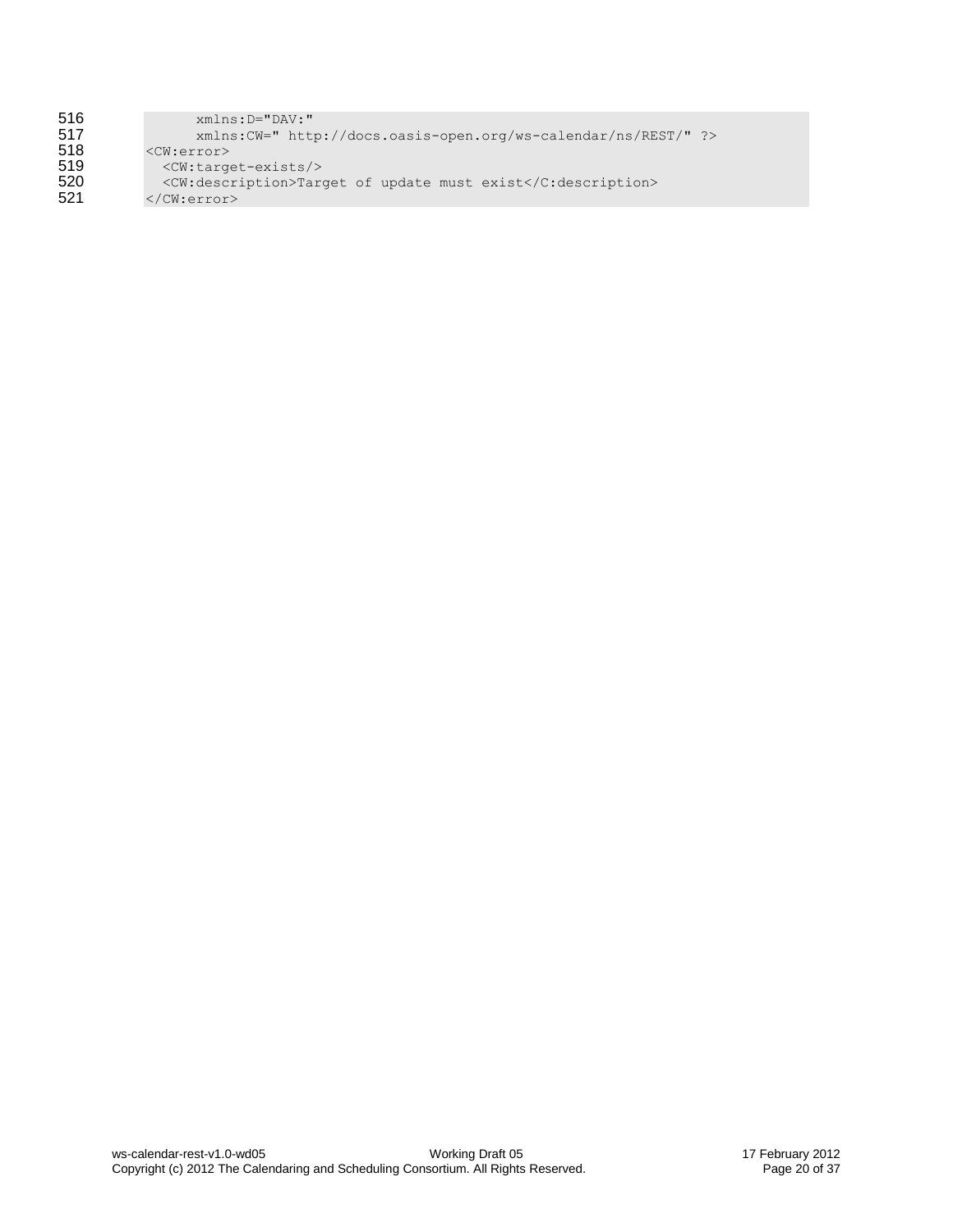# <span id="page-21-0"></span><sup>522</sup> **8 Deletion of resources**

523 Delete is defined in **[RFC 2616]** Section 9.7. In addition to conditions defined in that specification, servers 524 must remove any references from the deleted resource to other resources. Resources are deleted with 525 the DELETE method targeted at the resource URL. After a successful completion of a deletion a GET of the DELETE method targeted at the resource URL. After a successful completion of a deletion a GET on 526 that URL must result in a 404 - Not Found status.

## <span id="page-21-1"></span>527 **8.1 Delete for Collections**

528 Delete for collections may or may not be supported by the server. Certain collections are considered 529 undeletable. On a successful deletion of a collection all contained resources to any depth must also be 530 deleted.

### <span id="page-21-2"></span>531 **8.2 Responses:**

- 532 200: OK
- 533 · 403: Forbidden no access
- 534 404: Not Found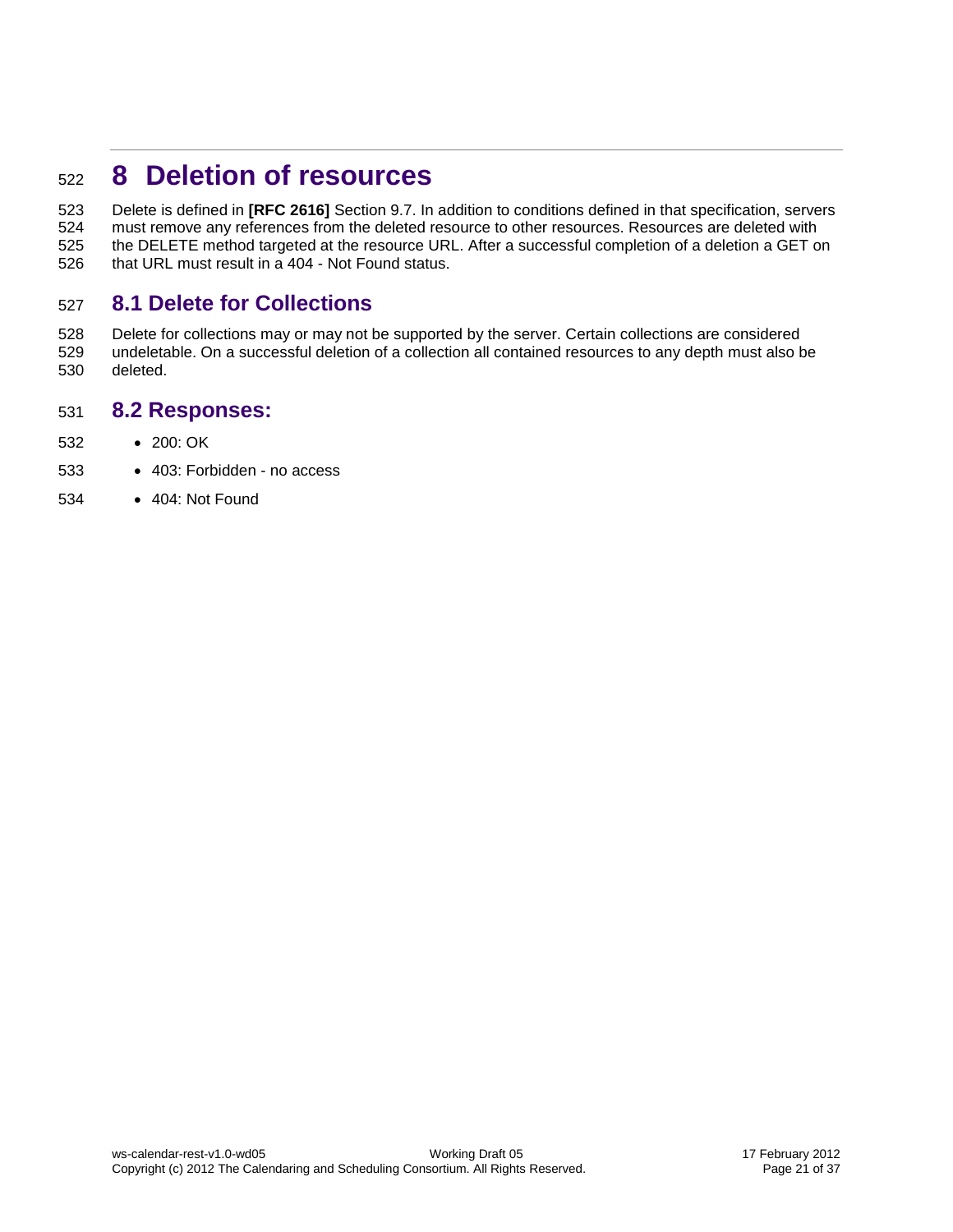# <span id="page-22-0"></span>**9 Querying calendar resources**

 Querying provides a mechanism by which information can be obtained from the service through possibly complex queries. A list of icalendar properties can be specified to limit the amount of information returned to the client. A query takes the parts

- Limitations on the data returned
- 540 Selection of the data
- Optional timezone id for floating time calculations.

 The current specification uses CalDAV multiget and calendar-query XML bodies as specified in **[RFC 4791]** with certain limitations and differences.

- 1. The POST method is used for all requests, the action being identified by the outer element.
- 2. While CalDAV servers generally only support [RFC 5545] and assume that as the default, the delivery format for CalWS will, by default, be [draft-xcal].
- 3. The CalDAV query allows the specification of a number of DAV properties. Specification of these properties, with the exception of DAV:getetag, is considered an error in CalWS.
- 4. The CalDAV:propnames element is invalid
- With those differences, the CalDAV specification is the normative reference for this operation.

## <span id="page-22-1"></span>**9.1 Limiting data returned**

- This is achieved by specifying one of the following
- CalDAV:allprop return all properties (some properties are specified as not being part of the allprop set so are not returned)
- CalDAV:prop An element which contains a list of properties to be returned . May only contain DAV:getetag and CalDAV:calendar-data
- Of particular interest, and complexity, is the calendar-data property which can contain a time range to limit the range of recurrences returned and/or a list of calendar properties to return.

## <span id="page-22-2"></span>**9.2 Pre/postconditions for calendar queries**

 The preconditions as defined in in **[RFC 4791]** Section 7.8 apply here. CalDav errors may be reported by the service when preconditions or postconditions are violated.

# <span id="page-22-3"></span>**9.3 Example: time range limited retrieval**

 This example shows the time-range limited retrieval from a calendar which results in 2 events, one a recurring event and one a simple non-recurring event.

```
565 >> Request <<
566
567 POST /user/fred/calendar/ HTTP/1.1
568 Host: calWS.example.com
569 Depth: 1
570 Content-Type: application/xml; charset="utf-8"<br>571 Content-Length: xxxx
           Content-Length: xxxx
572
           573 <?xml version="1.0" encoding="utf-8" ?>
574 <C:calendar-query xmlns:D="DAV:"
575 $\text{cm}:\text{C}=\text{turn}:i\text{eff}:p\text{arams}:m1:s:caldav">\$576 $\text{c}:\text{prop}>\$576 <D:prop>
577 <D:getetag/><br>578 <c:calendar-
                578 <C:calendar-data content-type="application/xml+calendar" >
```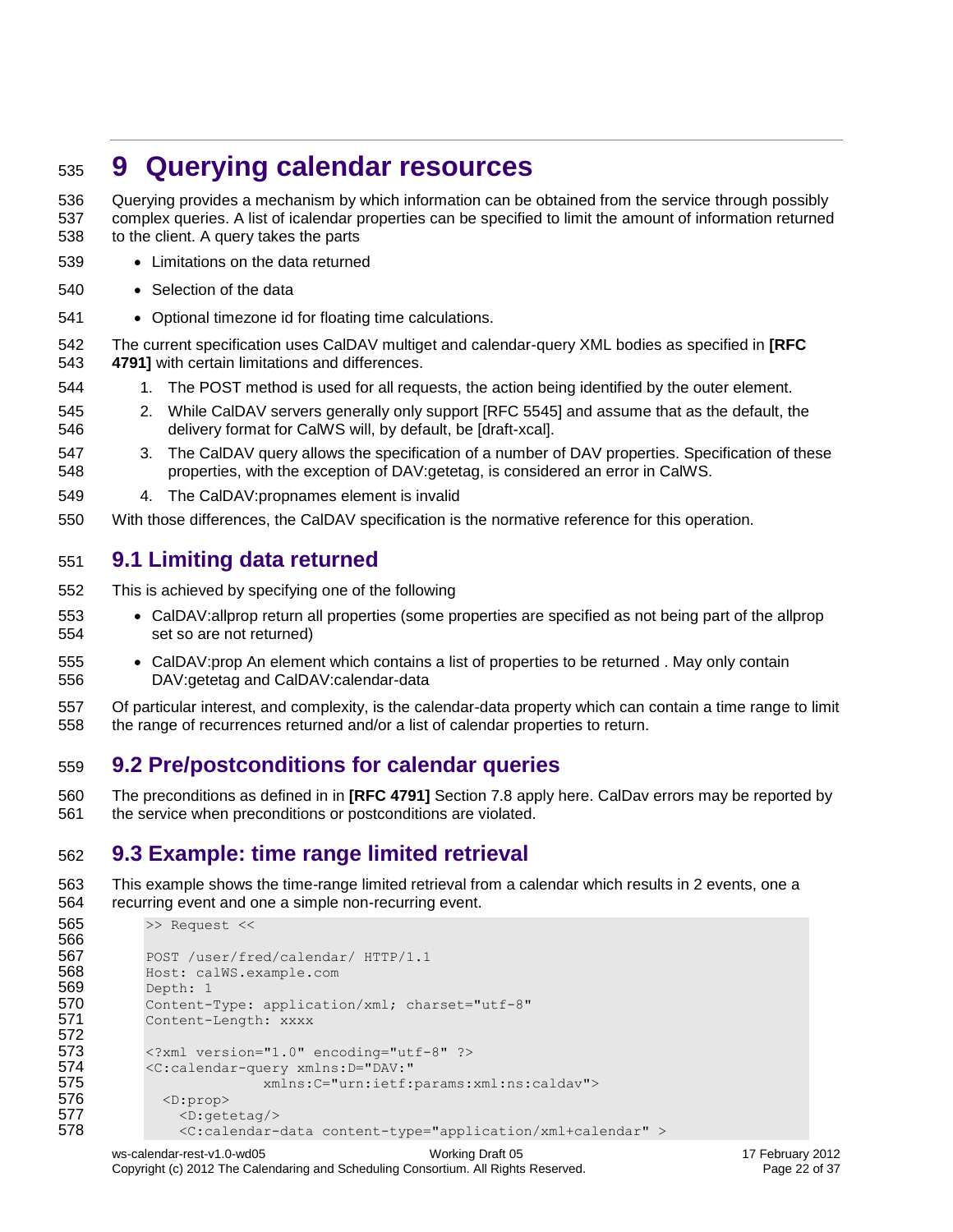```
579 <c:comp name="VCALENDAR">
580 < C:prop name="VERSION"/><br>581 < C:comp name="VEVENT">
                   581 <C:comp name="VEVENT">
582 <C:prop name="SUMMARY"/>
583 < C:prop name="UID"/><br>584 < C:prop name="DTSTAR
584 <C:prop name="DTSTART"/>
585 <c:prop name="DTEND"/><br>586 <c:prop name="DURATION
                     586 <C:prop name="DURATION"/>
587 <c:prop name="RRULE"/>
588 < C:prop name="RDATE"/><br>589 < C:prop name="EXRULE"/
589 <C:prop name="EXRULE"/>
590 <c:prop name="EXDATE"/><br>591 <c:prop name="RECURRENC
591 <c:prop name="RECURRENCE-ID"/><br>592 </c:comp>
592 </C:comp><br>593 </C:comp>
593 </C:comp><br>594 </C:calenda
               594 </C:calendar-data>
595 </D:prop><br>596 <c:filter
596 <c:filter><br>597 <c:comp-
597 < C:comp-filter name="VCALENDAR"><br>598 < C:comp-filter name="VEVENT">
598 <C:comp-filter name="VEVENT">
599 <C:time-range start="20060104T000000Z"
600 end="20060105T0000002"/><br>601 </C:comp-filter>
                 </C:comp-filter>
602 <br> \langle/C:comp-filter><br>603 <br> \langle/C:filter>
603 \langle/C:filter><br>604 \langle/C:calendar-
           </C:calendar-query>
605
           >> Response <<
607
608 HTTP/1.1 207 Multi-Status
609 Date: Sat, 11 Nov 2006 09:32:12 GMT
610 Content-Type: application/xml; charset="utf-8"<br>611 Content-Length: xxxx
           Content-Length: xxxx
612<br>613
           613 <?xml version="1.0" encoding="utf-8" ?>
614 <D:multistatus xmlns:D="DAV:"
615 xmlns:C="urn:ietf:params:xml:ns:caldav">
616 <D:response>
617 <D:href>http://cal.example.com/bernard/work/abcd2.ics</D:href><br>618 <D:propstat>
618 <D:propstat><br>619 <\text{D:}prop>
619 <D:prop>
                   620 <D:getetag>"fffff-abcd2"</D:getetag>
621 <C:calendar-data content-type="application/xml+calendar" >
622 <xc:icalendar<br>623 million million (xmlns:xc="
623 xmlns:xc="urn:ietf:params:xml:ns:icalendar-2.0">
624 <xc:vcalendar><br>625 <xc:properti
625 <xc:properties><br>626 <xc:calscale><
626 <calscale><text>GREGORIAN</text></xc:calscale></text></text>></text></text></text></text></text>
627 <xc:prodid>
                  628 <xc:text>-//Example Inc.//Example Calendar//EN</xc:text>
629 \langle x \text{c:product} \rangle<br>630 \langle x \text{c:version} \rangle630 <xc:version><xc:text>2.0</xc:text></xc:version>
631 </xc:properties>
632 <xc:components><br>633 <xc:vevent>
633 <xc:vevent>
634 <xc:properties>
                   < x \cdot dtstart>636 <xc:parameters>
637 <xc:tzid>US/Eastern<xc:tzid><br>
638 <xc:parameters>
                     638 <xc:parameters>
639 \langle xc:date-time&gt;20060102T120000\langle xc:date-<br>640640 </xc:dtstart><br>641 </xc:duration>
                   641 <xc:duration><xc:duration>PT1H</xc:duration></xc:duration>
642 <xc:summary>
```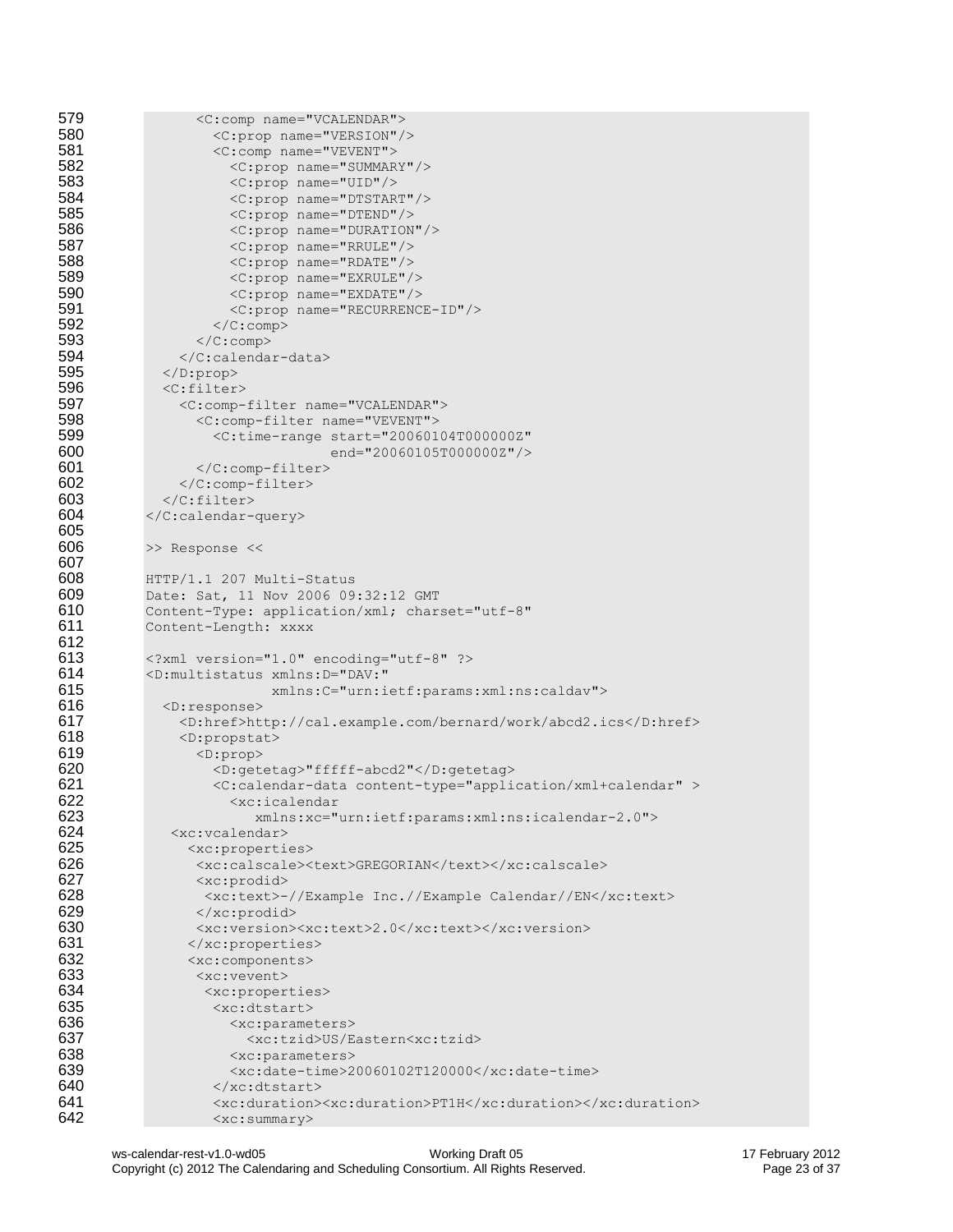| 643 | <xc:text>Event #2</xc:text>                                |
|-----|------------------------------------------------------------|
| 644 | $\langle xc:summary\rangle$                                |
| 645 | $<$ xc:uid>                                                |
| 646 | <xc:text>00959BC664CA650E933C892C@example.com</xc:text>    |
| 647 | $\langle x \rangle$ /xc:uid                                |
| 648 | <xc:rrule></xc:rrule>                                      |
| 649 | $<$ xc: recur>                                             |
| 650 | <xc:freq>DAILY</xc:freq>                                   |
| 651 | <xc:count>5</xc:count>                                     |
| 652 | $\langle$ /xc:recur>                                       |
| 653 | $\langle xc:rrule \rangle$                                 |
| 654 |                                                            |
| 655 | $\langle xc: \text{vector}\rangle$                         |
| 656 |                                                            |
| 657 | $<$ xc: vevent>                                            |
| 658 | <xc:properties></xc:properties>                            |
| 659 | <xc:dtstart></xc:dtstart>                                  |
| 660 | <xc:parameters></xc:parameters>                            |
| 661 | <xc:tzid>US/Eastern<xc:tzid></xc:tzid></xc:tzid>           |
| 662 | <xc:parameters></xc:parameters>                            |
| 663 | <xc:date-time>20060104T140000</xc:date-time>               |
| 664 | $\langle x \rangle$ xc: dtstart>                           |
| 665 | <xc:duration><xc:duration>PT1H</xc:duration></xc:duration> |
| 666 | $\langle xc:summary\rangle$                                |
| 667 | <xc:text>Event #2 bis</xc:text>                            |
| 668 | $\langle xc:summary\rangle$                                |
| 669 | $<$ xc:uid>                                                |
| 670 | <xc:text>00959BC664CA650E933C892C@example.com</xc:text>    |
| 671 | $\langle x \rangle$ /xc:uid>                               |
| 672 | $$                                                         |
| 673 | <xc:parameters></xc:parameters>                            |
| 674 | <xc:tzid>US/Eastern<xc:tzid></xc:tzid></xc:tzid>           |
| 675 | <xc:parameters></xc:parameters>                            |
| 676 | <xc:date-time>20060104T120000</xc:date-time>               |
| 677 |                                                            |
| 678 | $<$ xc:rrule>                                              |
| 679 | $<$ xc: recur>                                             |
| 680 | <xc:freq>DAILY</xc:freq>                                   |
| 681 | $\langle xc:count\rangle$ 5 $\langle xc:count\rangle$      |
| 682 | $\langle xc:recur\rangle$                                  |
| 683 | $\langle xc:rrule \rangle$                                 |
| 684 |                                                            |
| 685 | $\langle xc: \text{vector}\rangle$                         |
| 686 |                                                            |
| 687 | $<$ xc:vevent>                                             |
| 688 | <xc:properties></xc:properties>                            |
| 689 | <xc:dtstart></xc:dtstart>                                  |
| 690 | <xc:parameters></xc:parameters>                            |
| 691 | <xc:tzid>US/Eastern<xc:tzid></xc:tzid></xc:tzid>           |
| 692 | <xc:parameters></xc:parameters>                            |
| 693 | <xc:date-time>20060106T140000</xc:date-time>               |
| 694 | $\langle x \rangle$ /xc:dtstart>                           |
| 695 | <xc:duration><xc:duration>PT1H</xc:duration></xc:duration> |
| 696 | $\langle xc:summary\rangle$                                |
| 697 | <xc:text>Event #2 bis bis</xc:text>                        |
| 698 | $\langle xc:summary\rangle$                                |
| 699 | $<$ xc:uid>                                                |
| 700 | <xc:text>00959BC664CA650E933C892C@example.com</xc:text>    |
| 701 | $\langle x \rangle$ /xc:uid                                |
| 702 | <xc:recurrence-id></xc:recurrence-id>                      |
| 703 | <xc:parameters></xc:parameters>                            |
| 704 | <xc:tzid>US/Eastern<xc:tzid></xc:tzid></xc:tzid>           |
| 705 | <xc:parameters></xc:parameters>                            |
| 706 | <xc:date-time>20060106T120000</xc:date-time>               |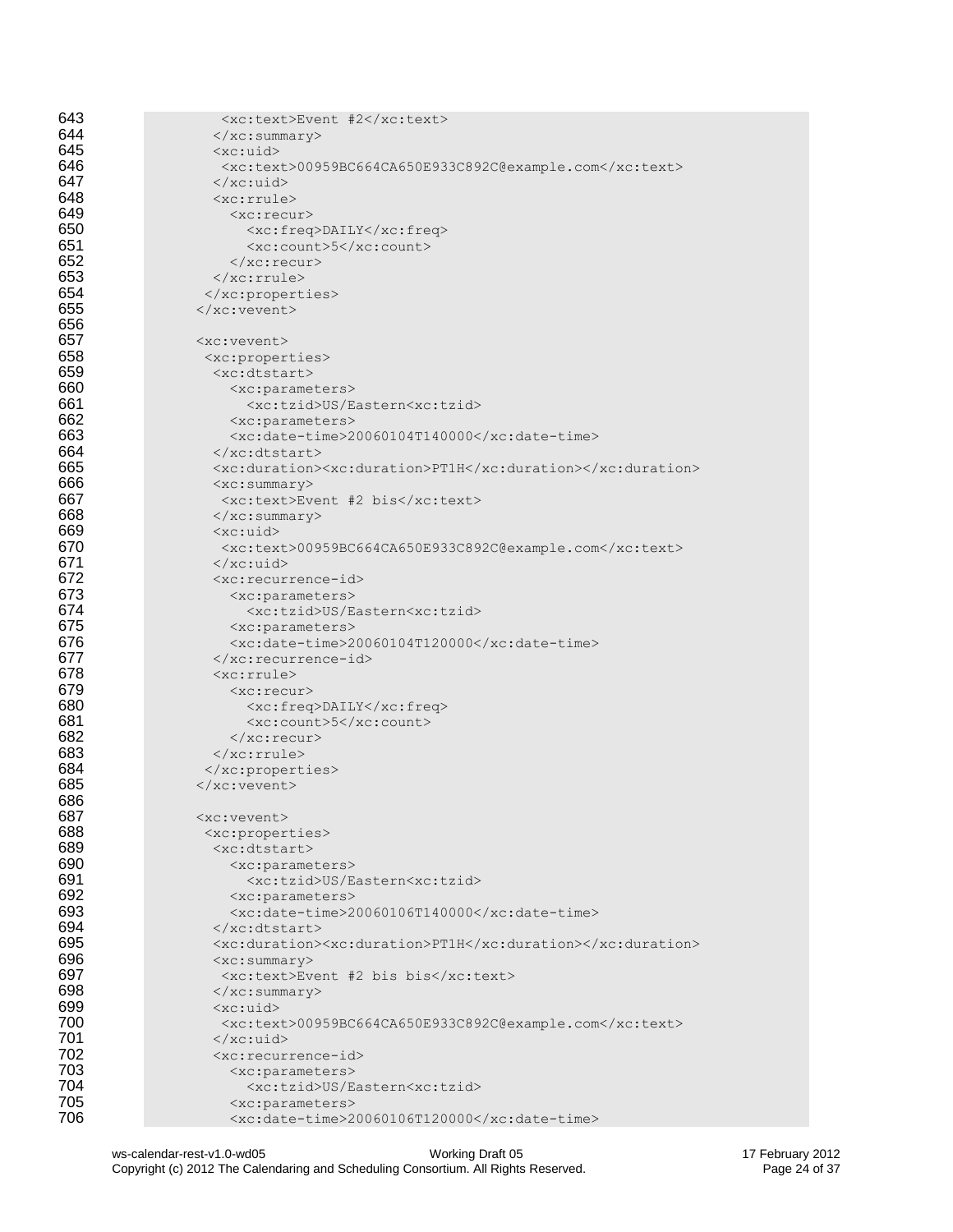| 707        |                                                                             |  |
|------------|-----------------------------------------------------------------------------|--|
| 708        | <xc:rrule></xc:rrule>                                                       |  |
| 709        | <xc:recur></xc:recur>                                                       |  |
| 710        | <xc:freq>DAILY</xc:freq>                                                    |  |
| 711        | <xc:count>5</xc:count>                                                      |  |
| 712        | $\langle xc:recur\rangle$                                                   |  |
| 713        | $\langle xc:rrule\rangle$                                                   |  |
| 714        |                                                                             |  |
| 715        | $\langle$ /xc:vevent>                                                       |  |
| 716        |                                                                             |  |
| 717        | $\langle xc:vcalendar\rangle$                                               |  |
| 718        | $\langle x$ c:icalendar>                                                    |  |
| 719        |                                                                             |  |
| 720        | $\langle$ /D:prop>                                                          |  |
| 721        | <d:status>HTTP/1.1 200 OK</d:status>                                        |  |
| 722        |                                                                             |  |
| 723        | $\langle$ D:response>                                                       |  |
| 724        | $\langle D:$ response>                                                      |  |
| 725        | <d:href>http://cal.example.com/bernard/work/abcd3.ics</d:href>              |  |
| 726        | <d:propstat></d:propstat>                                                   |  |
| 727        | <d:prop></d:prop>                                                           |  |
| 728        | <d:getetag>"fffff-abcd3"</d:getetag>                                        |  |
| 729        | <c:calendar-data content-type="application/xml+calendar"></c:calendar-data> |  |
| 730        | <xcal:icalendar< th=""></xcal:icalendar<>                                   |  |
| 731        | xmlns:xc="urn:ietf:params:xml:ns:icalendar-2.0">                            |  |
| 732        | <xc:vcalendar></xc:vcalendar>                                               |  |
| 733        | <xc:properties></xc:properties>                                             |  |
| 734        | <xc:calscale><text>GREGORIAN</text></xc:calscale>                           |  |
| 735        | $<$ xc:prodid>                                                              |  |
| 736        | <xc:text>-//Example Inc.//Example Calendar//EN</xc:text>                    |  |
| 737        |                                                                             |  |
| 738        | <xc:version><xc:text>2.0</xc:text></xc:version>                             |  |
| 739        |                                                                             |  |
| 740        | <xc:components></xc:components>                                             |  |
| 741        | <xc:vevent></xc:vevent>                                                     |  |
| 742        | <xc:properties></xc:properties>                                             |  |
| 743        | $<$ xc:dtstart>                                                             |  |
| 744        | <xc:parameters></xc:parameters>                                             |  |
| 745        | <xc:tzid>US/Eastern<xc:tzid></xc:tzid></xc:tzid>                            |  |
| 746        | <xc:parameters></xc:parameters>                                             |  |
| 747        | <xc:date-time>20060104T100000</xc:date-time>                                |  |
| 748        |                                                                             |  |
| 749        | <xc:duration><xc:duration>PT1H</xc:duration></xc:duration>                  |  |
| 750        | $\langle xc:summary\rangle$                                                 |  |
| 751        | <xc:text>Event #3</xc:text>                                                 |  |
| 752        | $\langle xc:summary\rangle$                                                 |  |
| 753        | <xc:uid></xc:uid>                                                           |  |
| 754        | <xc:text>DC6C50A017428C5216A2F1CD@example.com</xc:text>                     |  |
| 755        | $\langle x \rangle$ /xc:uid                                                 |  |
| 756        | <xc:rrule></xc:rrule>                                                       |  |
| 757        | <xc:recur></xc:recur>                                                       |  |
| 758        | <xc:freq>DAILY</xc:freq>                                                    |  |
| 759        | <xc:count>5</xc:count>                                                      |  |
| 760        | $\langle xc:recur\rangle$                                                   |  |
| 761<br>762 | $\langle x$ c: rrule>                                                       |  |
|            |                                                                             |  |
| 763<br>764 |                                                                             |  |
| 765        |                                                                             |  |
|            |                                                                             |  |
| 766        | $\langle x$ c:icalendar>                                                    |  |
| 767        | $\langle$ /C:calendar-data>                                                 |  |
| 768<br>769 | $\langle$ D:prop>                                                           |  |
| 770        | <d:status>HTTP/1.1 200 OK</d:status>                                        |  |
|            | $\langle$ D:propstat>                                                       |  |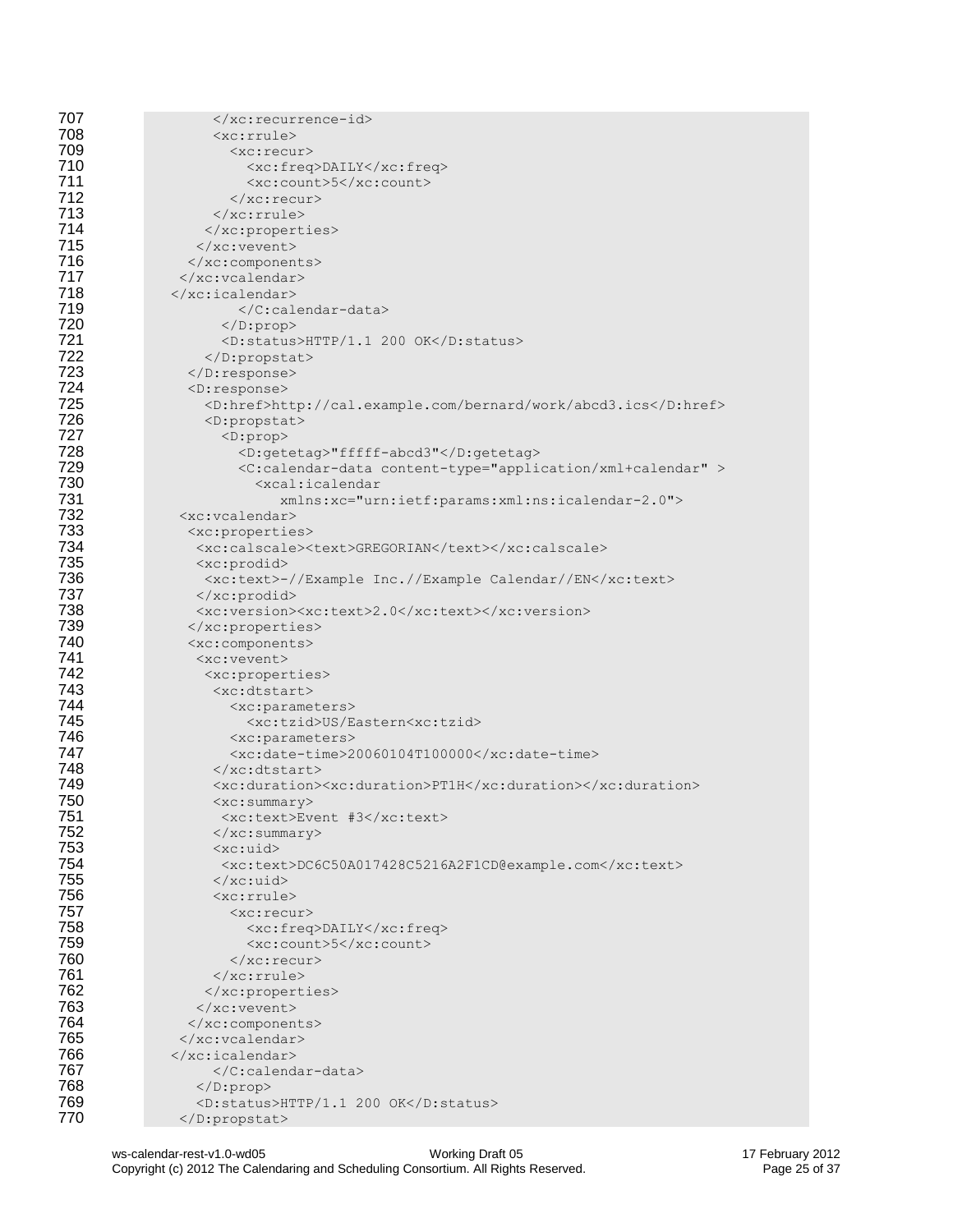| 771 | $\langle$ D: response>   |
|-----|--------------------------|
| 772 | $\langle$ D:multistatus> |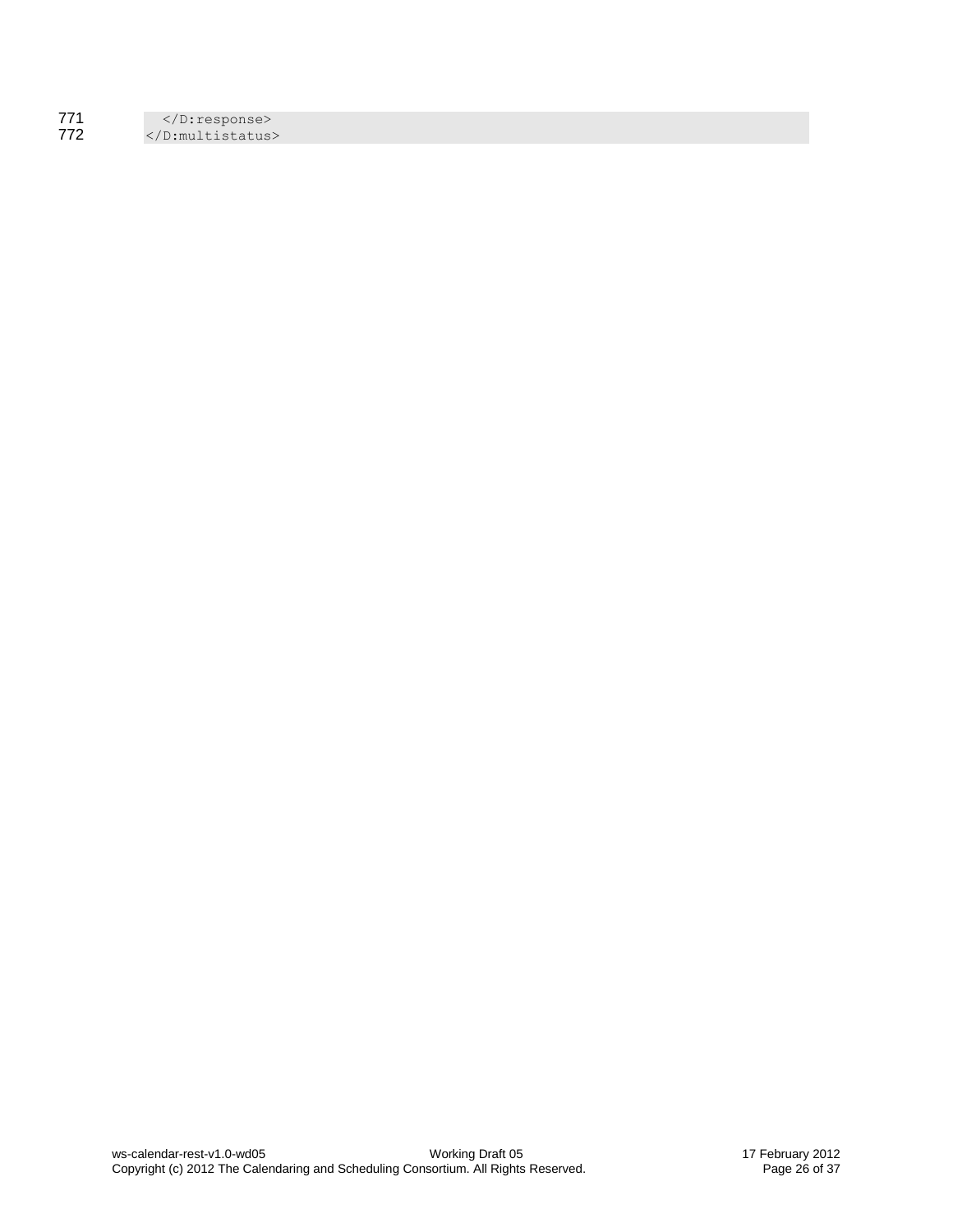# <span id="page-27-0"></span>**10Free-busy queries**

 Free-busy queries are used to obtain free-busy information for a calendar-collection or principals. The result contains information only for events to which the current principal has sufficient access.

 When targeted at a calendar collection the result is based only on the calendaring entities contained in that collection. When targeted at a principal free-busy URL the result will be based on all information

which affect the principals free-busy status, for example availability.

- 779 The possible targets are:
- 780 A calendar collection URL
- 781 The XRD link with relation CalWS/current-principal-freebusy
- 782 The XRD link with relation CalWS/principal-freebusy with a principal given in the request.
- The query follows the specification defined in **[FreeBusy Read URL]** with certain limitations. As an

 authenticated user to the CalWS service scheduling read-freebusy privileges must have been granted. As an unauthenticated user equivalent access must have been granted to unauthenticated access.

Freebusy information is returned by default as xcalendar vfreebusy components, as defined by **[draft-**

**787 <b>xcal**]. Such a component is not meant to conform to the requirements of VFREEBUSY components in

**[RFC 5546]**. The VFREEBUSY component SHOULD conform to section "4.6.4 Free/Busy Component" of

**[RFC 5545]**. A client SHOULD ignore the ORGANIZER field..

 Since a Freebusy query can only refer to a single user, a client will already know how to match the result component to a user. A server MUST only return a single vfreebusy component.

### <span id="page-27-1"></span>**10.1 ACCEPT header**

The Accept header is used to specify the format for the returned data. In the absence of a header the

 data should be returned as specified in **[draft-xcal]**, that is, as if the following had been specified ACCEPT: application/xml+calendar

## <span id="page-27-2"></span>**10.2 URL Query Parameters**

 None of these parameters are required except for the conditions noted below. Appropriate defaults will be supplied by the server.

### <span id="page-27-3"></span>**10.2.1 start**

- **Default**: The default value is left up to the server. It may be the current day, start of the current month, etc.
- **Description:**Specifies the start date for the Freebusy data. The server is free to ignore this value and return data in any time range. The client must check the data for the returned time range.
- **Format**:A profile of an **[RFC3339]** Date/Time. Fractional time is not supported. The server MUST support the expanded version e.g.
- 2007-01-02T13:00:00-08:00
- 807 It is up to the server to interpret local date/times.

#### **Example**:

809 2007-02-03T15:30:00-0800<br>810 2007-12-01T10:15:00Z 2007-12-01T10:15:00Z

- **Notes**: Specifying only a start date/time without specifying an end-date/time or period should be interpreted as in **[RFC 5545**]. The effective period should cover the remainder of that day.
- Date-only values are disallowed as the server cannot determine the correct start of the day. Only UTC or date/time with offset values are permitted.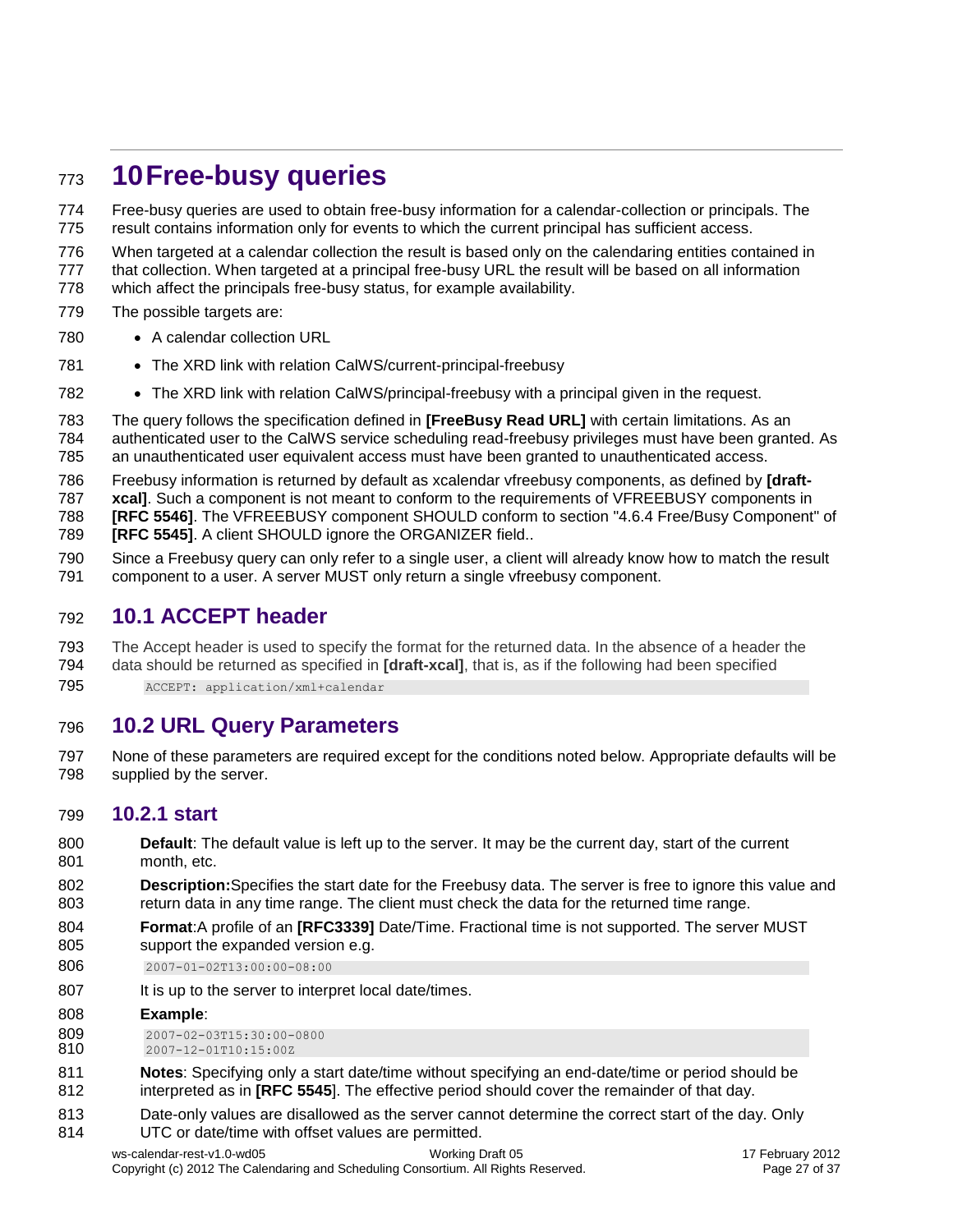#### <span id="page-28-0"></span>**10.2.2 end**

- **Default**: Same as start
- **Description**: Specifies the end date for the Freebusy data. The server is free to ignore this value.
- **Format**: Same as start
- **Example**: Same as start

#### <span id="page-28-1"></span>**10.2.3 period**

- **Default**: The default value is left up to the server. The recommended value is "P42D".
- **Description**: Specifies the amount of Freebusy data to return. A client cannot specify both a period and an end date. Period is relative to the start parameter.
- **Format**: A duration as defined in section 4.3.6 of **[RFC 5545]**
- **Example**:
- <span id="page-28-2"></span>P42D

#### **10.2.4 account**

- **Default**: none
- **Description**: Specifies the principal when the request is targeted at the XRD CalWS/principal-freebusy. Specification of this parameter is an error otherwise.
- **Format**: Server specific

#### **Example**:

- **833** fred<br>**834** /prii
- /principals/users/jim
- <span id="page-28-3"></span>user1@example.com

### **10.3 URL parameters - notes**

- 837 The server is free to ignore the start, end and period parameters. It is recommended that the server return at least 6 weeks of data from the current day.
- A client MUST check the time range in the VFREEBUSY response as a server may return a different time 840 range than the requested range.

### <span id="page-28-4"></span>**10.4 HTTP Operations**

 The server SHOULD return an Etag response header for a successful GET request targeting a Freebusy 843 read URL. Clients MAY use the Etag response header value to do subsequent "conditional" GET requests that will avoid re-sending the Freebusy data again if it has not changed.

### <span id="page-28-5"></span>**10.5 Response Codes**

- 846 Below are the typical status codes returned by a GET request targeting a Free-busy URL. Note that other 847 HTTP status codes not listed here might also be returned by a server.
- 848 200 OK
- 849 302 Found
- 850 400 Start parameter could not be understood / End parameter could not be understood / Period parameter could not be understood
- 852 401 Unauthorized
- 853 · 403 Forbidden
- **•** 404 The data for the requested principal is not currently available, but may be available later.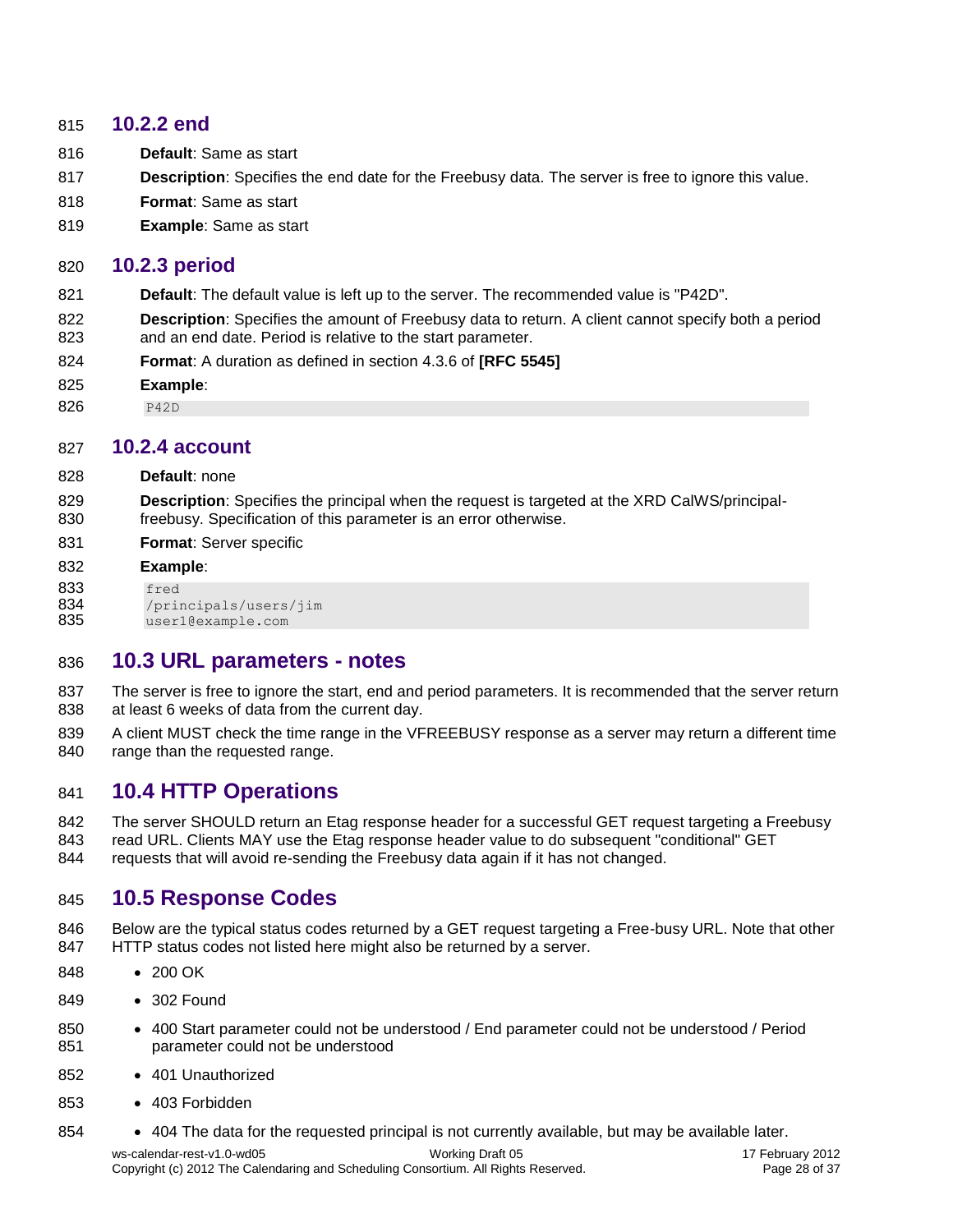- 855 406 The requested format in the accept header is not supported.
- 856 410 The data for the requested principal is no longer available
- 857 500 General server error

### <span id="page-29-0"></span>858 **10.6 Examples**

859 The following are examples of URLs used to retrieve Free-busy data for a user:

```
860 http://www.example.com/freebusy/user1@example.com?
861 start=2007-09-01T00:00:00-08:00&end=2007-09-31T00:00:00-08:00
862
863 http://www.example.com/freebusy/user1@example.com?<br>864 start=2007-09-01T00:00:00-08:00&end=2007-09-31T00:
            864 start=2007-09-01T00:00:00-08:00&end=2007-09-31T00:00:00-08:00
865<br>866
            866 http://www.example.com/freebusy/user1@example.com
867
```
868 http://www.example.com/freebusy?user=user%201@example.com&<br>869 start=2008-01-01T00:00:00Z&end=2008-12-31T00:00:00Z 869 start=2008-01-01T00:00:00Z&end=2008-12-31T00:00:00Z

#### 870 Some Request/Response Examples:

#### 871 A URL with no query parameters:

| 872 | >> Request <<                                                                 |  |  |
|-----|-------------------------------------------------------------------------------|--|--|
| 873 | GET /freebusy/bernard/ HTTP/1.1                                               |  |  |
| 874 | Host: www.example.com                                                         |  |  |
| 875 |                                                                               |  |  |
| 876 | >> Response <<                                                                |  |  |
| 877 | HTTP/1.1 200 OK                                                               |  |  |
| 878 | Content-Type: application/xml+calendar; charset="utf-8"                       |  |  |
| 879 | Content-Length: XXXX                                                          |  |  |
| 880 |                                                                               |  |  |
| 881 | <xc:icalendar xmlns:xc="urn:ietf:params:xml:ns:icalendar-2.0"></xc:icalendar> |  |  |
| 882 | <xc:vcalendar></xc:vcalendar>                                                 |  |  |
| 883 | <xc:properties></xc:properties>                                               |  |  |
| 884 | <xc:calscale><text>GREGORIAN</text></xc:calscale>                             |  |  |
| 885 | <xc:prodid></xc:prodid>                                                       |  |  |
| 886 | <xc:text>-//Example Inc.//Example Calendar//EN</xc:text>                      |  |  |
| 887 |                                                                               |  |  |
| 888 | <xc:version><xc:text>2.0</xc:text></xc:version>                               |  |  |
| 889 |                                                                               |  |  |
| 890 | <xc:components></xc:components>                                               |  |  |
| 891 | <xc:vfreebusy></xc:vfreebusy>                                                 |  |  |
| 892 | <xc:properties></xc:properties>                                               |  |  |
| 893 | $<$ xc:uid>                                                                   |  |  |
| 894 | <xc:text>76ef34-54a3d2@example.com</xc:text>                                  |  |  |
| 895 | $\langle x \rangle$ /xc:uid>                                                  |  |  |
| 896 | $<$ xc:dtstart>                                                               |  |  |
| 897 | $\langle xc:date-time>20060101T0000002\langle xc:date-time\rangle$            |  |  |
| 898 | $\langle x \rangle$ /xc:dtstart>                                              |  |  |
| 899 | $\langle xc:dt$ end $\rangle$                                                 |  |  |
| 900 | <xc:date-time>20060108T000000Z</xc:date-time>                                 |  |  |
| 901 | $\langle x \rangle$ /xc: dtend>                                               |  |  |
| 902 | <xc:dtstamp></xc:dtstamp>                                                     |  |  |
| 903 | <xc:date-time>20050530T123421Z</xc:date-time>                                 |  |  |
| 904 | $\langle x \rangle$ /xc: dtstamp>                                             |  |  |
| 905 | <xc:freebusy></xc:freebusy>                                                   |  |  |
| 906 | <xc:parameters></xc:parameters>                                               |  |  |
| 907 | <xc:fbtype>BUSYTENTATIVE<xc:fbtype></xc:fbtype></xc:fbtype>                   |  |  |
| 908 | <xc:parameters></xc:parameters>                                               |  |  |
| 909 | <xc:period>20060102T100000Z/20060102T120000Z</xc:period>                      |  |  |
| 910 | $\langle$ /xc:freebusy>                                                       |  |  |
| 911 | <xc:freebusy></xc:freebusy>                                                   |  |  |
| 912 | <xc:period>20060103T100000Z/20060103T120000Z</xc:period>                      |  |  |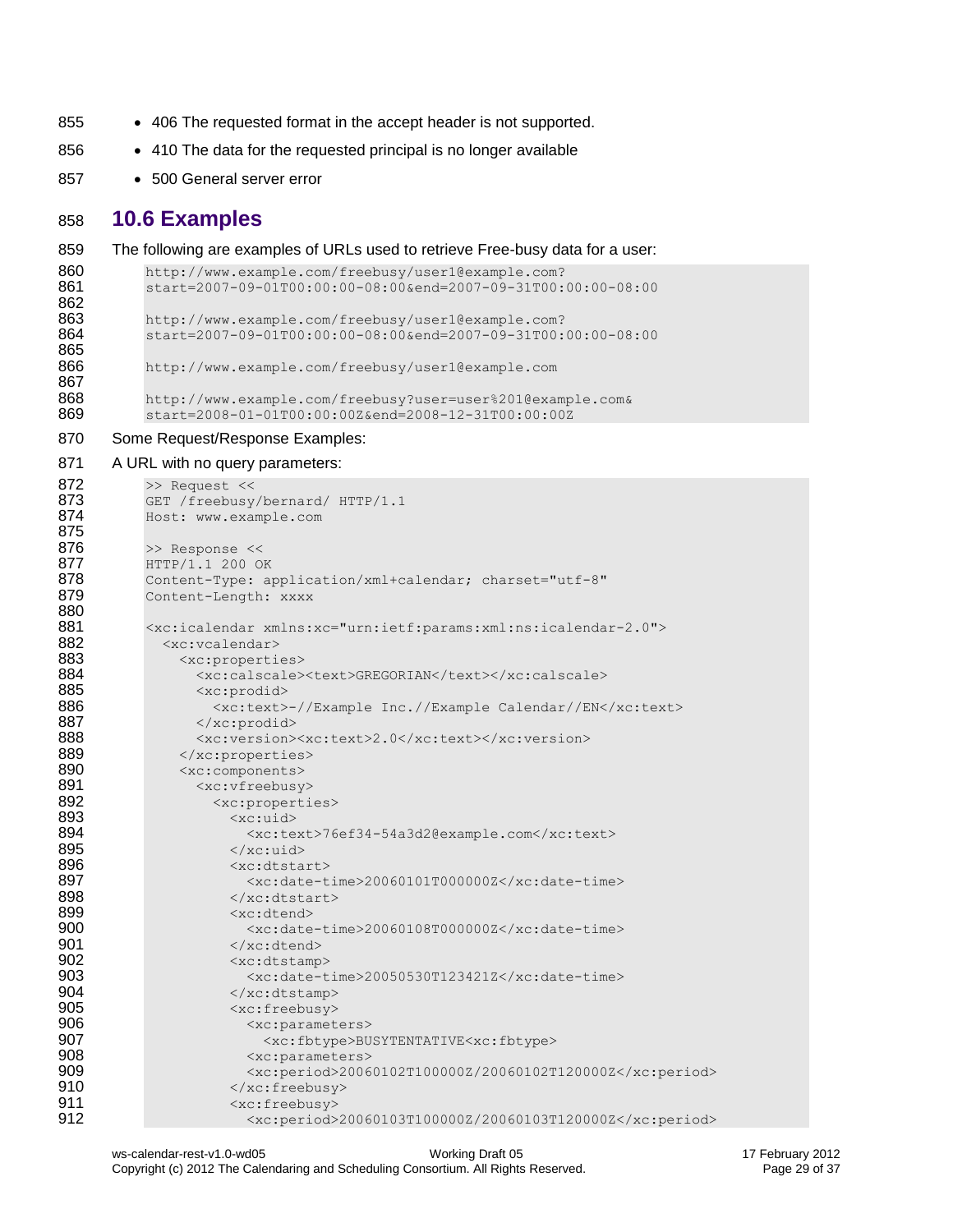| 913 | $\langle xc:freebusy\rangle$                                                            |
|-----|-----------------------------------------------------------------------------------------|
| 914 | <xc:freebusy></xc:freebusy>                                                             |
| 915 | <xc:period>20060104T100000Z/20060104T120000Z</xc:period>                                |
| 916 | $\langle$ /xc:freebusy>                                                                 |
| 917 | <xc:freebusy></xc:freebusy>                                                             |
| 918 | <xc:parameters></xc:parameters>                                                         |
| 919 | <xc:fbtype>BUSYUNAVAILABLE<xc:fbtype></xc:fbtype></xc:fbtype>                           |
| 920 |                                                                                         |
|     | <xc:parameters></xc:parameters>                                                         |
| 921 | <xc:period>20060105T100000Z/20060105T120000Z</xc:period>                                |
| 922 |                                                                                         |
| 923 | <xc:freebusy></xc:freebusy>                                                             |
| 924 | $\langle xc:period \rangle 20060106T100000Z/20060106T120000Z \langle xc:period \rangle$ |
| 925 |                                                                                         |
| 926 |                                                                                         |
| 927 |                                                                                         |
| 928 |                                                                                         |
| 929 | $\langle xc:icalendar\rangle$                                                           |
|     |                                                                                         |
| 930 | A URL with start and end parameters:                                                    |
| 931 | >> Request <<                                                                           |
| 932 | GET /freebusy/user1@example.com?start=2007-09-01T00:00:00-08:00&end=2007-09-            |
| 933 | 31T00:00:00-08:00                                                                       |
| 934 | HTTP/1.1                                                                                |
| 935 | Host: www.example.com                                                                   |
| 936 |                                                                                         |
| 937 | >> Response <<                                                                          |
| 938 | HTTP/1.1 200 OK                                                                         |
| 939 |                                                                                         |
| 940 | Content-Type: application/xml+calendar; charset="utf-8"                                 |
|     | Content-Length: XXXX                                                                    |
| 941 |                                                                                         |
| 942 | <xc:icalendar xmlns:xc="urn:ietf:params:xml:ns:icalendar-2.0"></xc:icalendar>           |
| 943 | <xc:vcalendar></xc:vcalendar>                                                           |
| 944 | <xc:properties></xc:properties>                                                         |
| 945 | <xc:calscale><text>GREGORIAN</text></xc:calscale>                                       |
| 946 | $<$ xc:prodid>                                                                          |
| 947 | <xc:text>-//Example Inc.//Example Calendar//EN</xc:text>                                |
| 948 |                                                                                         |
| 949 | <xc:version><xc:text>2.0</xc:text></xc:version>                                         |
| 950 |                                                                                         |
| 951 | <xc:components></xc:components>                                                         |
| 952 | <xc:vfreebusy></xc:vfreebusy>                                                           |
| 953 | <xc:properties></xc:properties>                                                         |
| 954 |                                                                                         |
| 955 | $<$ xc:uid>                                                                             |
|     | <xc:text>76ef34-54a3d2@example.com</xc:text>                                            |
| 956 | $\langle x \rangle$ xc:uid>                                                             |
| 957 | <xc:dtstart></xc:dtstart>                                                               |
| 958 | $\langle xc:date-time>20070901T000000Z < \rangle xc:date-time>$                         |
| 959 | $\langle x \rangle$ xc: dtstart>                                                        |
| 960 | <xc:dtend></xc:dtend>                                                                   |
| 961 | <xc:date-time>20070931T000000Z</xc:date-time>                                           |
| 962 | $\langle xc:dt$ end $\rangle$                                                           |
| 963 | <xc:dtstamp></xc:dtstamp>                                                               |
| 964 | <xc:date-time>20050530T123421Z</xc:date-time>                                           |
| 965 |                                                                                         |
| 966 | <xc:freebusy></xc:freebusy>                                                             |
| 967 |                                                                                         |
|     | <xc:period>20070915T230000Z/20070916T010000Z</xc:period>                                |
| 968 |                                                                                         |
| 969 |                                                                                         |
| 970 |                                                                                         |
| 971 |                                                                                         |
| 972 | <xc:icalendar></xc:icalendar>                                                           |
| 973 | A LIRL for which the server does not have any data for that user                        |

973 A URL for which the server does not have any data for that user: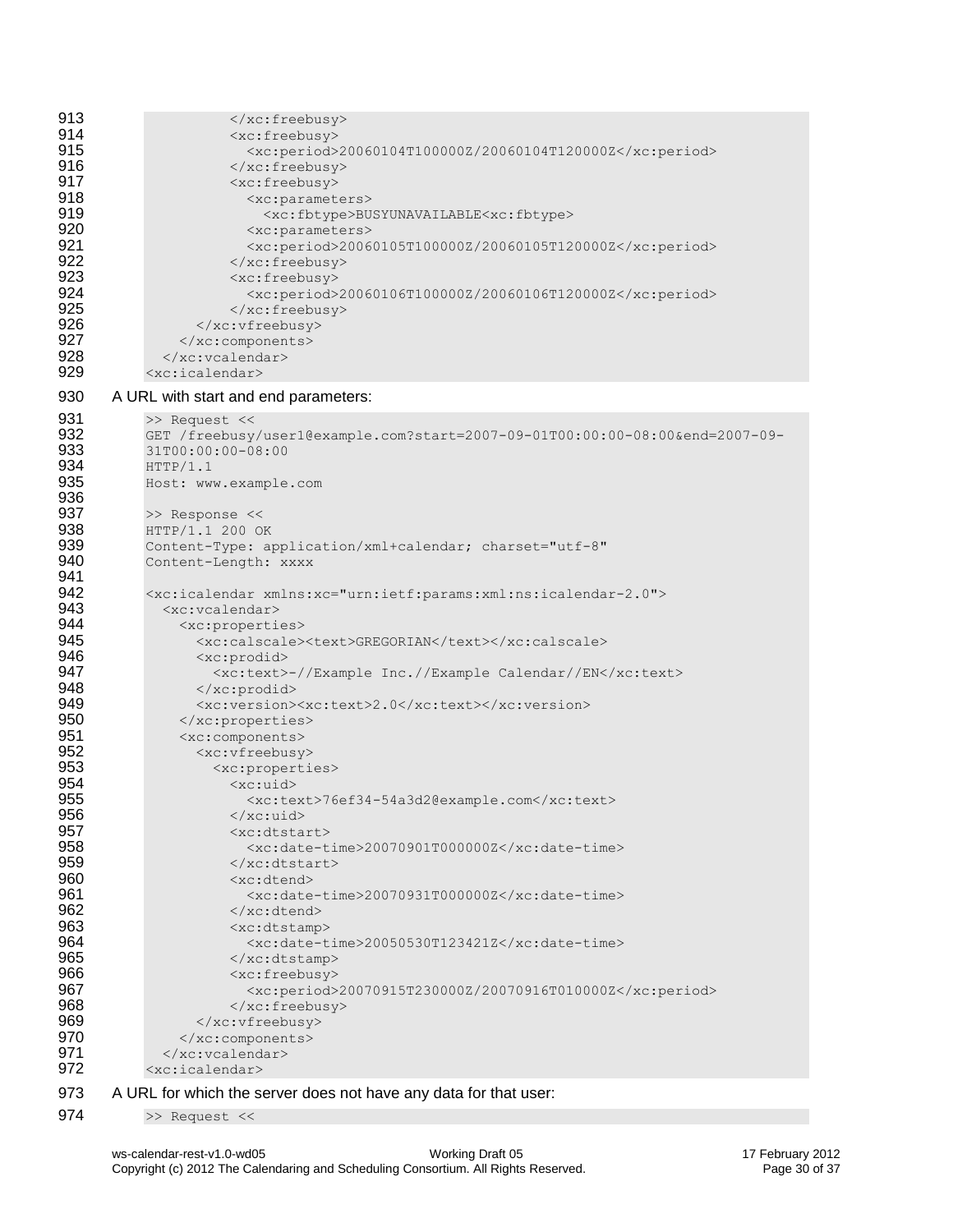| 975 | GET /freebusy/user1@example.com?start=2012-12-01T00:00:00-08:00&end=2012-12- |
|-----|------------------------------------------------------------------------------|
| 976 | 31T00:00:00-08:00                                                            |
| 977 | HTTP/1.1                                                                     |
| 978 | Host: www.example.com                                                        |
| 979 |                                                                              |
| 980 | >> Response <<                                                               |
| 981 | HTTP/1.1 404 No data                                                         |
|     |                                                                              |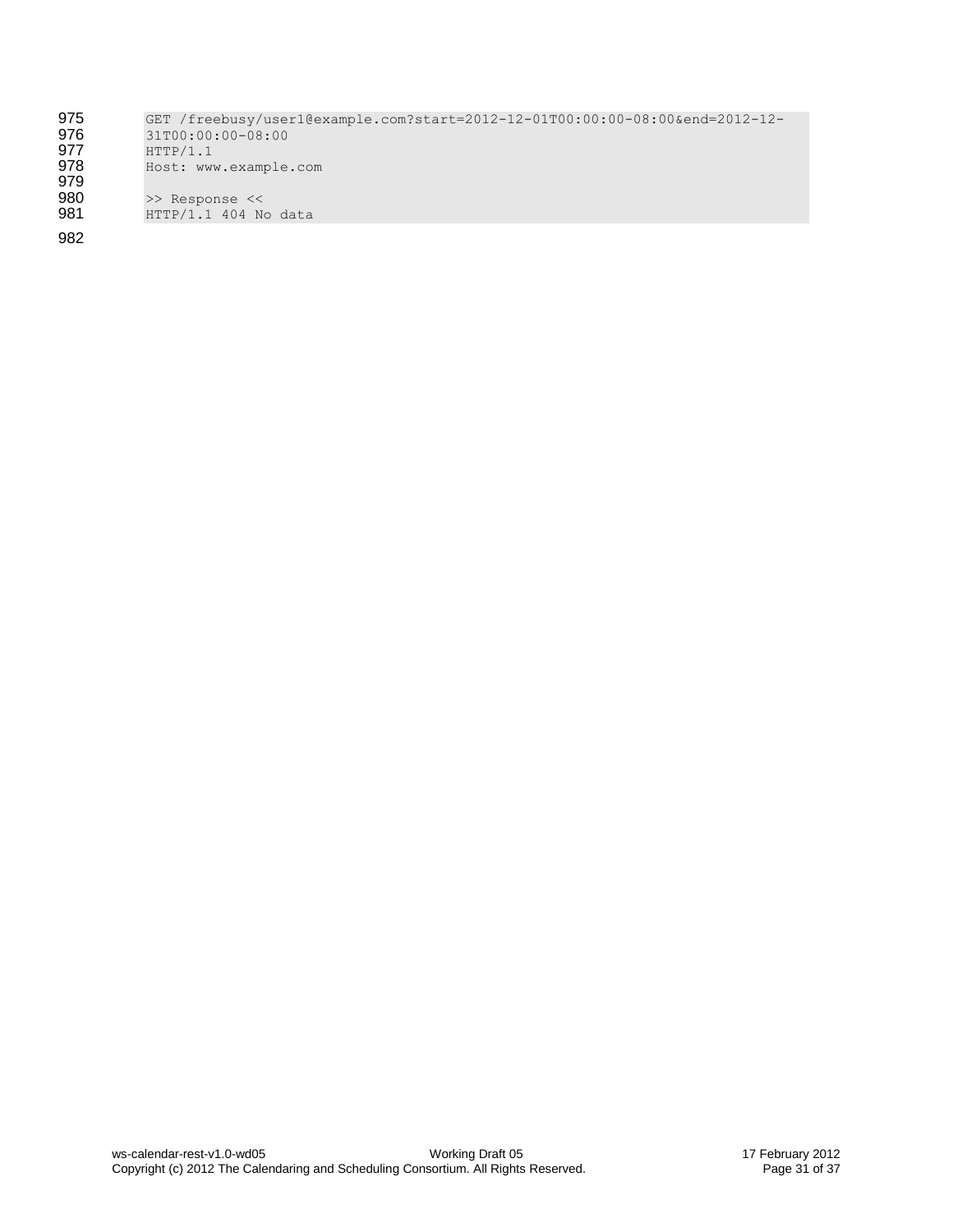# <span id="page-32-0"></span><sup>983</sup> **11Conformance**

- 984 The last numbered section in the specification must be the Conformance section. Conformance
- 985 Statements/Clauses go here.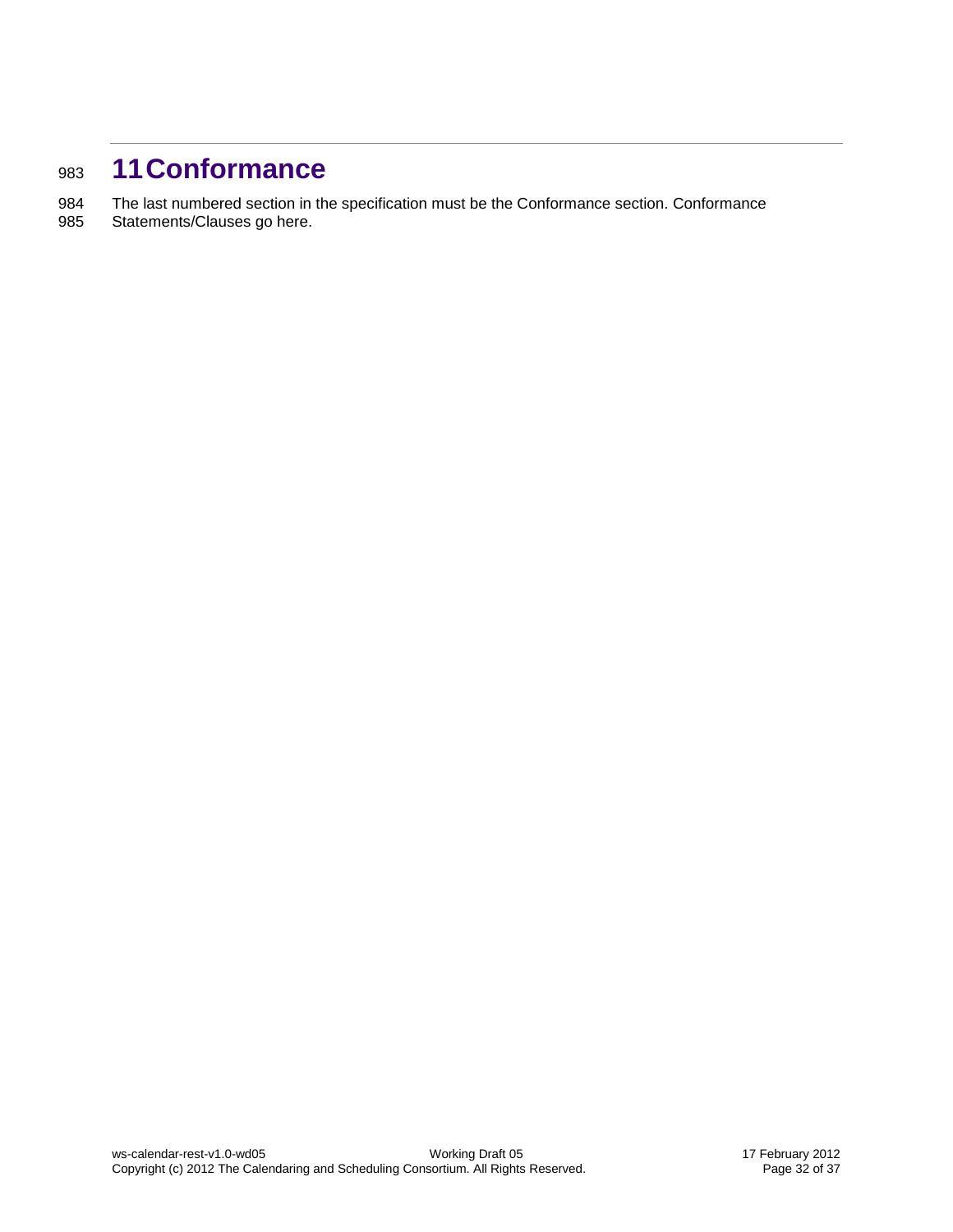# <span id="page-33-0"></span>**Appendix A. Acknowledgments**

- The following individuals have participated in the creation of this specification and are gratefully acknowledged:
- **Participants:**
- Bruce Bartell, Southern California Edison
- Brad Benson, Trane
- Edward Cazalet, Individual
- Toby Considine, University of North Carolina at Chapel Hill
- William Cox, Individual
- Sharon Dinges, Trane
- Mike, Douglass, Rensselaer Polytechnic Institute
- Craig Gemmill, Tridium, Inc.
- Girish Ghatikar, Lawrence Berkeley National Laboratory
- Gerald Gray, Southern California Edison
- David Hardin, ENERNOC
- Gale Horst, Electric Power Research Institute (EPRI)
- Gershon Janssen, Individual
- Ed Koch, Akuacom Inc.
- Benoit Lepeuple, LonMark International\*
- Carl Mattocks, CheckMi\*
- Robert Old, Siemens AG
- Alexander Papaspyrou, Technische Universitat Dortmund
- Joshua Phillips, ISO/RTO Council (IRC)
- Jeremy J. Roberts, LonMark International
- David Thewlis, CalConnect
- The Calendaring and Scheduling Consortium (CalConnect) TC-XML committee worked closely with WS-
- Calendar Technical Committee, bridging to developing IETF standards and contributing the services
- definitions that make up Services in Section 4. The Technical Committee gratefully acknowledges their assistance and cooperation as well. Contributors to TC XML include:
- 
- Cyrus Daboo, Apple
- Mike Douglass, Rensselaer Polytechnic Institute
- Steven Lees, Microsoft
- Tong Li, IBM
-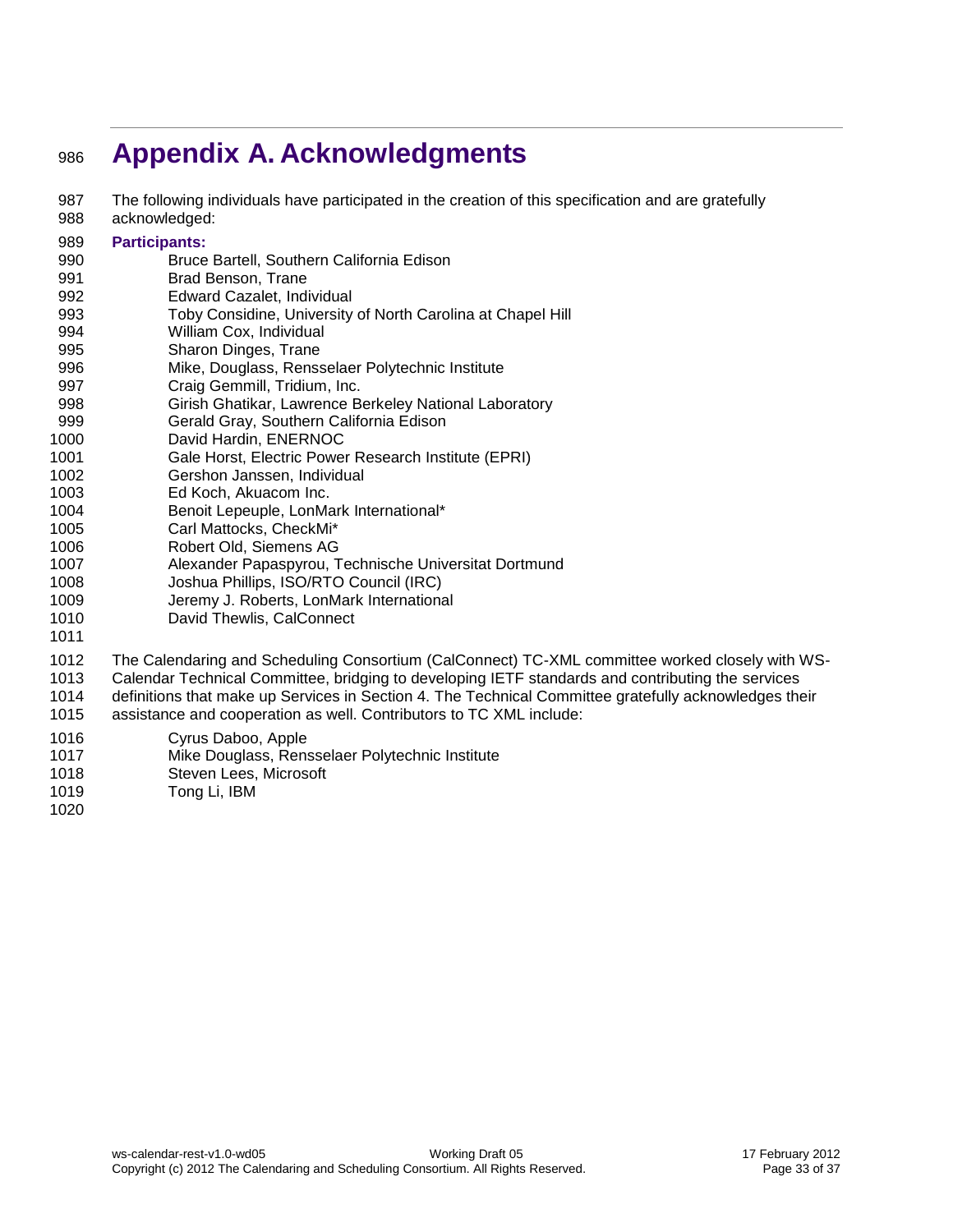# <span id="page-34-0"></span>**Appendix B. An Introduction to Internet Calendaring**

 *The WS-Calendar Technical Committee thanks CalConnect for contributing this overview of iCalendar and its use.*

## <span id="page-34-1"></span>**B.1 icalendar**

### <span id="page-34-2"></span>**B.1.1 History**

 The iCalendar specification was first produced by the IETF in 1998 as RFC 2445 [1]. Since then it has become the dominant standard for calendar data interchange on the internet and between devices (desktop computers, mobile phones etc.). The specification was revised in 2009 as RFC 5545 [4].

Alongside iCalendar is the iTIP specification (RFC 2446 [2] and revised as RFC 5546[5]) that defines how

iCalendar is used to carry out scheduling operations (for example, how an organizer can invite attendees

to a meeting and receive their replies). This forms the basis for email-based scheduling using iMIP (the

specification that describes how to use iTIP with email - RFC 6047 [3]).

1033 iCalendar itself is a text-based data format. However, an XML format is also available, providing a one-to-<br>1034 one mapping to the text format (draft [7]). one mapping to the text format (draft [7]).

 iCalendar data files typically have a .ics file name extension. Most desktop calendar clients can import or export iCalendar data, or directly access such data over the Internet using a variety of protocols.

<span id="page-34-3"></span>

### **B.1.2 Data model**

The iCalendar data format has a well defined data model. "iCalendar objects" encompass a set of

"iCalendar Components" each of which contains a set of "iCalendar properties" and possibly other sub-

 Components. An iCalendar property consists of a name, a set of optional parameters (specified as "key-value" pairs) and a value.

- iCalendar Components include:
- "VEVENT" which represents an event
- "VTODO" which represents a task or to-do
- "VJOURNAL" which represents a journal entry
- "VFREEBUSY" which represents periods of free or busy time information
- "VTIMEZONE" which represents a timezone definition (timezone offset and daylight saving rules)
- "VALARM" is currently the only defined sub-Component and is used to set alarms or reminders on events or tasks.
- Properties include:
- "DTSTART" which represents a start time for a Component
- "DTEND" which represents an end time for a Component
- "SUMMARY" which represents a title or summary for a Component
- "RRULE" which can specify rules for repeating events or tasks (for example, every day, every week on Tuesdays, etc.)
- "ORGANIZER" which represents the calendar user who is organizing an event or assigning a task
- "ATTENDEE" which represents calendar users attending an event or assigned a task

 In addition to this data model and the pre-defined properties, the specification defines how all those are used together to define the semantics of calendar objects and scheduling. The semantics are basically a 1060 set of rules stating how all the Components and properties are used together to ensure that all iCalendar<br>1061 U products can work together to achieve good interoperability. For example, a rule requires that all ev products can work together to achieve good interoperability. For example, a rule requires that all events

must have one and only one "DTSTART" property. The most important part of the iCalendar specification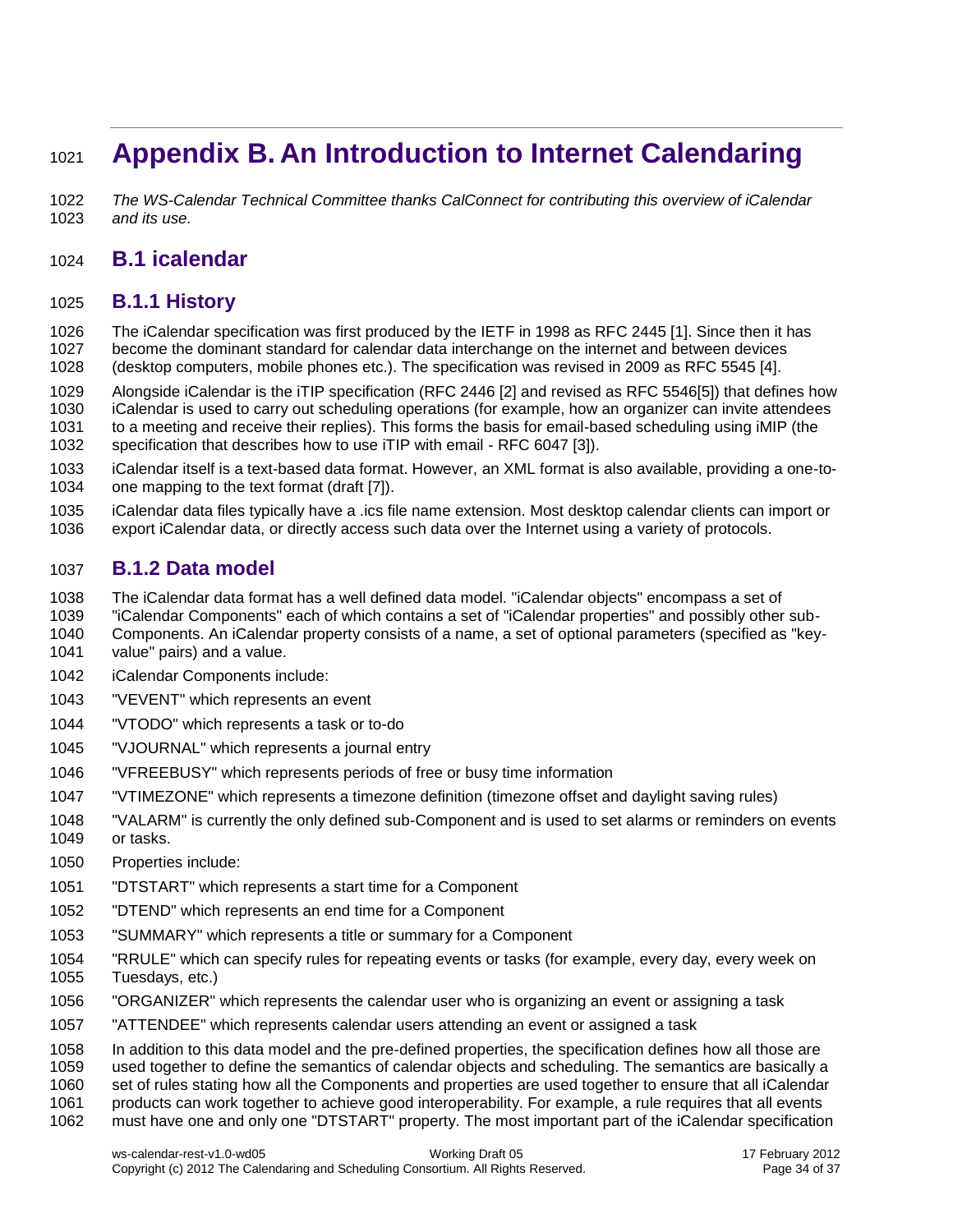is the semantics of the calendaring model that it represents. The use of text or XML to encode those is secondary.

### <span id="page-35-0"></span>**B.1.3 Scheduling**

- The iTIP specification defines how iCalendar objects are exchanged in order to accomplish the key task needed to schedule events or tasks. An example of a simple workflow is as follows:
- 1068 1. To schedule an event, an organizer creates the iCalendar object representing the event and adds calendar users as attendees. calendar users as attendees.
- 2. The organizer then sends an iTIP "REQUEST" message to all the attendees.
- 1071 3. Upon receipt of the scheduling message, each attendee can decide whether they want to attend<br>1072 the meeting or not. the meeting or not.
- 1073 4. Each attendee can then respond back to the organizer using an iTIP "REPLY" message<br>1074 hindicating their own attendance status. indicating their own attendance status.
- iTIP supports other types of scheduling messages, for example, to cancel meetings, add new instances to a repeating meeting, etc.

## <span id="page-35-1"></span>**B.1.4 Extensibility**

 iCalendar was designed to be extensible, allowing for new Components, properties and parameters to be 1079 defined as needed. A registry exists to maintain the list of standard extensions with references to their<br>1080 definitions to ensure anyone can use them and work well with others. definitions to ensure anyone can use them and work well with others.

## <span id="page-35-2"></span>**B.2 Calendar data access and exchange protocols**

### <span id="page-35-3"></span>**B.2.1 Internet Calendar Subscriptions**

- An Internet calendar subscription is simply an iCalendar data file made available on a web server. Users can use this data in two ways:
- The data can be downloaded from the web server and then imported directly into an iCalendar aware client. This solution works well for calendar data that is not likely to change over time (for example the list of national holidays for the next year).
- Calendar clients that support "direct" subscriptions can use the URL to the calendar data on the web server to download the calendar data themselves. Additionally, the clients can check the web server on a regular basis for updates to the calendar data, and then update their own cached copy of it. This allows calendar data that changes over time to be kept synchronized.

### <span id="page-35-4"></span>**B.2.2 CalDAV**

- CalDAV is a calendar access protocol and is defined in RFC 4791 [6]. The protocol is based on WebDAV which is an extension to HTTP that provides enhanced capabilities for document management on web servers.
- CalDAV is used in a variety of different environments, ranging from very large internet service providers, to large and small corporations or institutions, and to small businesses and individuals.
- CalDAV clients include desktop applications, mobile devices and browser-based solutions. It can also be used by "applets", for example, a web page panel that displays a user's upcoming events.
- One of the key aspects of CalDAV is its data model. Simply put, it defines a "calendar home" for each
- calendar user, within which any number of "calendars" can be created. Each "calendar" can contain any
- number of iCalendar objects representing individual events, tasks or journal entries. This data model
- ensures that clients and servers can interoperate well.
- In addition to providing simple operations to read, write and delete calendar data, CalDAV provides a querying mechanism to allow clients to fetch calendar data matching specific criteria. This is commonly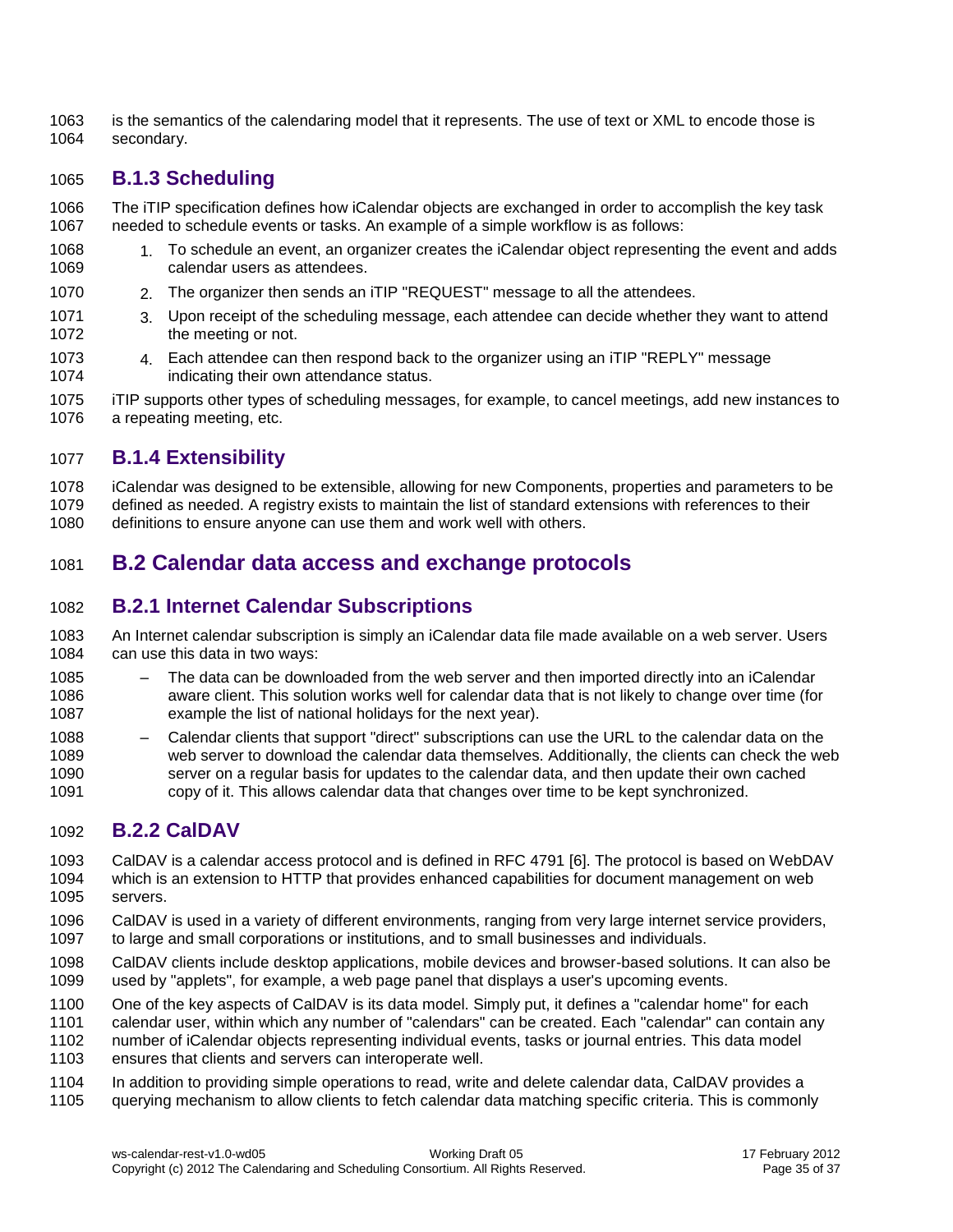- used by clients to do "time-range" queries, i.e., find the set of events that occur within a given start/end time period.
- CalDAV also supports access control allowing for features such as delegated calendars and calendar sharing.
- CalDAV also specifies how scheduling operations can be done using the protocol. Whilst it uses the
- 
- 1111 semantics of the iTIP protocol, it simplifies the process by allowing simple calendar data write operations<br>1112 to trigger the sending of scheduling messages, and it has the server automatically process the receipt o to trigger the sending of scheduling messages, and it has the server automatically process the receipt of
- scheduling messages. Scheduling can be done with other users on the CalDAV server or with calendar
- users on other systems (via some form of "gateway").

## <span id="page-36-0"></span>**B.2.3 ActiveSync/SyncML**

- ActiveSync and SyncML are technologies that allow multiple devices to synchronize data with a server,
- with calendar data being one of the classes of data supported. These have typically been used for low-1118 end and high-end mobile devices.

### <span id="page-36-1"></span>**B.2.4 CalWS**

- CalWS refers to a set of web services calendar access APIs developed under a cooperative agreement
- between The Calendaring and Scheduling Consortium (CalConnect) and OASIS, and being published as
- a work product of the WS-Calendar Technical Committee. CalWS defines an API to access and
- manipulate calendar data stored on a server. It follows a similar data model to CalDAV and has been
- designed to co-exist with a CalDAV service offering the same data.
- This specification is part of the CalWS set.

## <span id="page-36-2"></span>**B.2.5 iSchedule**

- iSchedule is a protocol to allow scheduling between users on different calendaring systems and across
- different internet domains. It transports iTIP scheduling messages using HTTP between servers. Servers
- use DNS and various security mechanisms to determine the authenticity of messages received.
- It has been specifically designed to be independent of any calendar system in use at the endpoints, so
- that it is compatible with many different systems. This allows organizations with different calendar
- systems to exchange scheduling messages with each other, and also allows a single organization with
- multiple calendar systems (for example due to mergers, or different departmental requirements) to
- exchange scheduling messages between users of each system.

# <span id="page-36-3"></span>**B.3 References**

- [1] https://datatracker.ietf.org/doc/rfc2445/ : 'Internet Calendaring and Scheduling Core Object
- Specification'
- [2] https://datatracker.ietf.org/doc/rfc2446/ :'iCalendar Transport-Independent Interoperability Protocol'
- [3] https://datatracker.ietf.org/doc/rfc6047/ : 'iCalendar Message-Based Interoperability Protocol'
- [4] https://datatracker.ietf.org/doc/rfc5545/ :'Internet Calendaring and Scheduling Core Object
- Specification'
- [5] https://datatracker.ietf.org/doc/rfc5546/ : 'iCalendar Transport-Independent Interoperability Protocol'
- [6] https://datatracker.ietf.org/doc/rfc4791/ : 'Calendaring Extensions to WebDAV'
- [7] https://datatracker.ietf.org/doc/draft-daboo-et-al-icalendar-in-xml/ : 'xCal: The XML format for iCalendar'
- 
- 
-